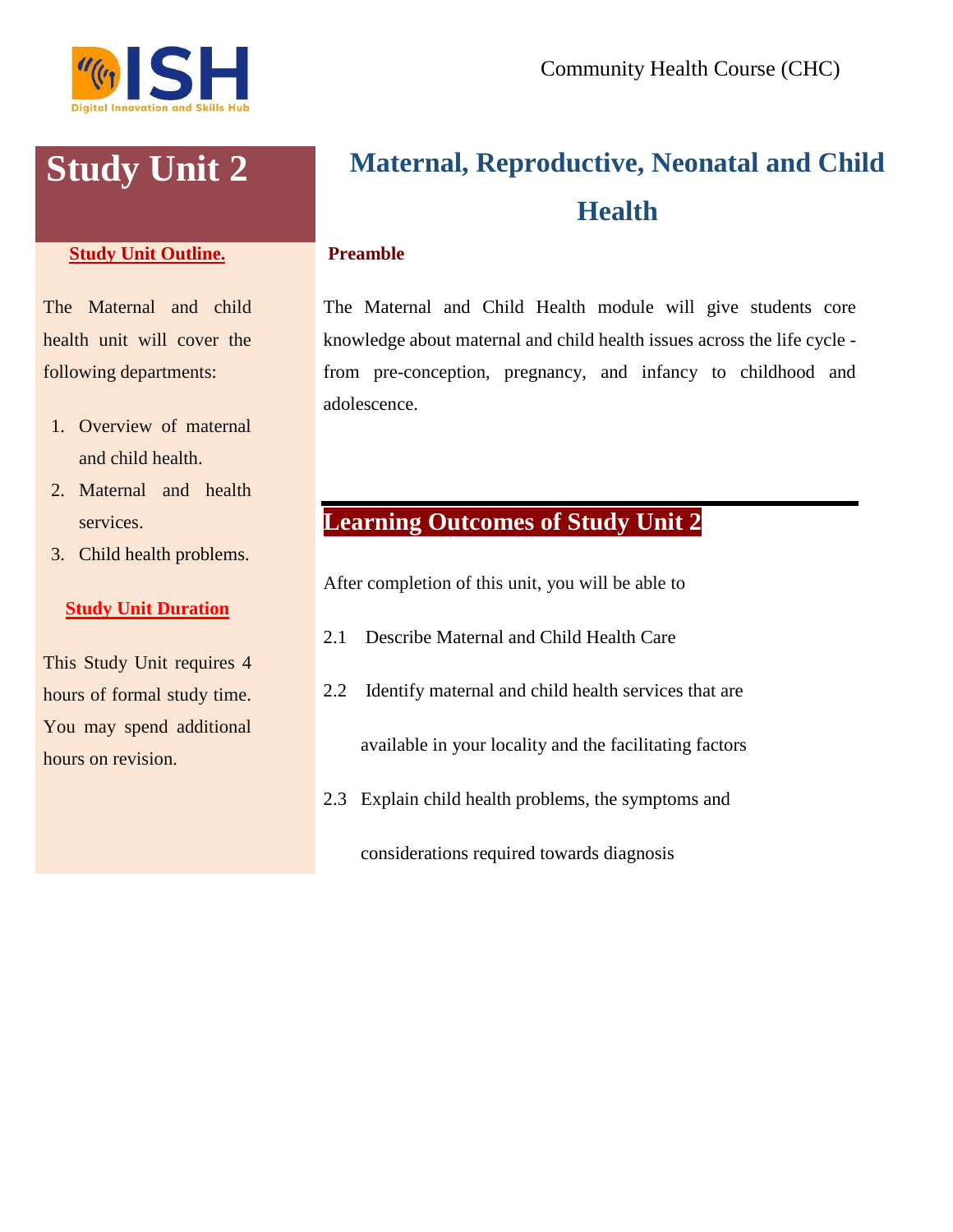

# **2.1 MATERNAL AND CHILD HEALTH (MCH) CARE**

Maternal and Child Health is a term used to describe health care for mothers and their children (MCH). Women between the ages of 15 and 49, as well as children, teens, and the school-age populations, concentrate on MCH programs. MCH care considered growing concern and area of interest across the world, particularly in underdeveloped nations. To provide mother and child health care, the world conference for children in 1991 increased commitment. This provided serious thought to and specified essential areas to be addressed in delivering these services. we are delivering these services (Addisse, 2012).

# **2.1.1 Importance of health care in MCH.**

Among the essential factors and justifications are the following:

- **1.** A large majority of the population is made up of mothers and children. Pregnant women make up 4.5 percent of the population, children under the age of 5 make up 18 percent, children under the age of 3 make up 12 percent, and newborns make up 4 percent, according to the WHO standard.
- **2.** Many expectant mothers get little or insufficient prenatal care and give birth without the support of medical professionals..
- **3.** Women's productivity, their families' well-being, and the nation's economic development are all harmed when mothers are in poor health..
- **4.** Unwanted pregnancies that are mistimed have a high risk of disease and death, and significant social-economic expenses.
- **5.** Pregnant women are more likely to contract infectious disorders such as malaria as opposed to non-pregnant women, which occurs most often during the first pregnancy.
- **6.** Many women endure long-term pregnancy-related disorders such as uterine prolapse caused by marriage on early age, motherhood, and fertile.
- **7.** It is estimated that up to 70% of pregnant women in underdeveloped nations are anemic throughout their pregnancy.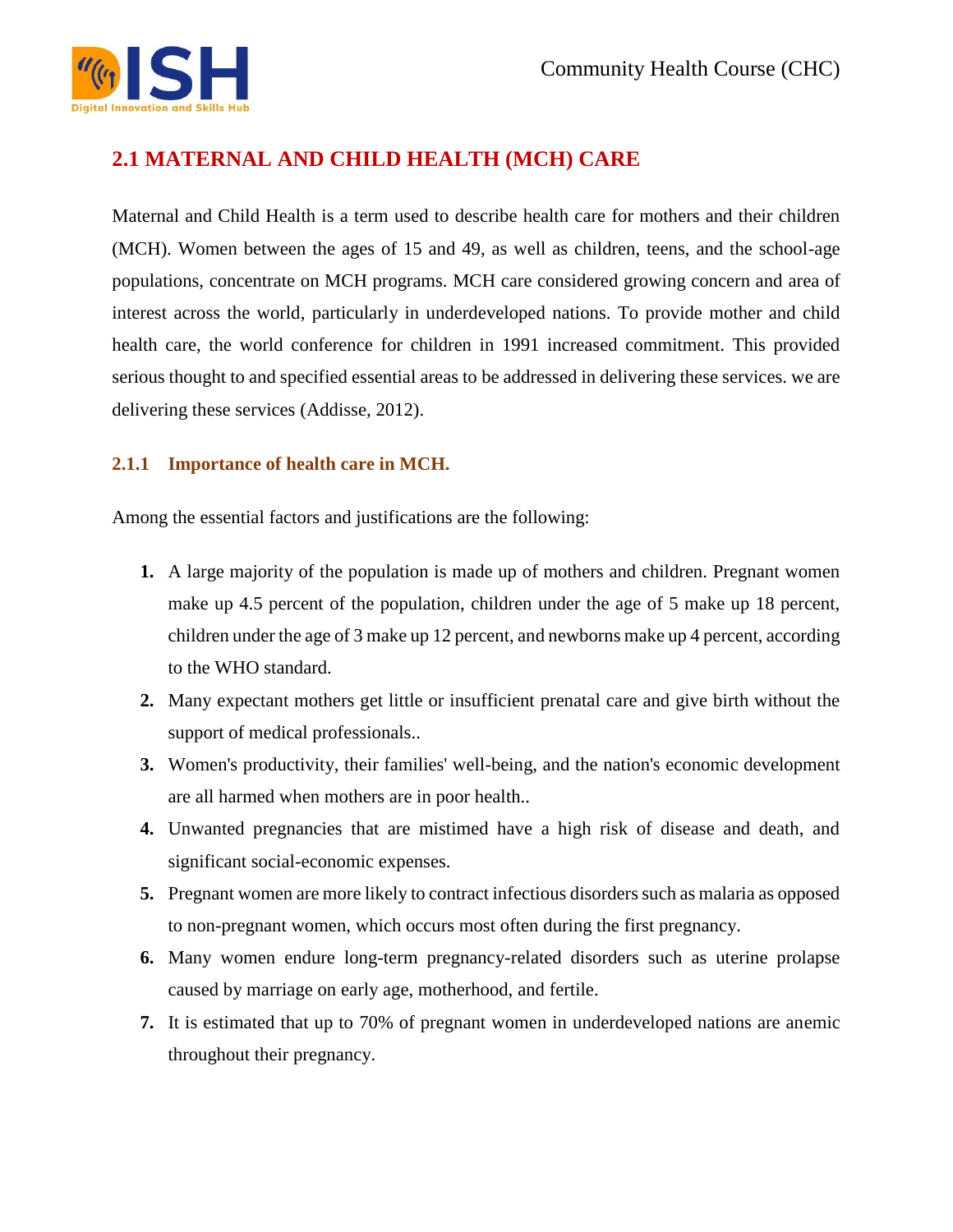

- **8.** Ineffective labor and delivery management techniques, poor maternal health and nutritional conditions before to and during pregnancy are all caused by maternal problems.
- **9.** There are a lot of babies that are born underweight. Because many women are malnourished, marry young, work long hours, and spend a considerable portion of their life pregnant or breastfeeding, they are at risk of chronic malnutrition and high energy expenditure. "
- **10.** Women typically lack access to relevant information, professional providers and supplies, emergency transportation, and other important services. a.
- **11.** Women's access to services is hindered by cultural attitudes and behaviors. (UNFPA, 2020).

# **Objectives of the MCH program:**

- 1. In order to provide the most basic of health care services,
- 2. it is necessary to also promote the use of clean water, sanitation, and immunization, as well as educate the general population on these topics.
- 3. Rural areas should have access to integrated maternal and child health care.
- 4. Health and nutrition education may help prevent maternal and newborn malnutrition and infection.
- 5. Provide services within the country's financial, material, and human resources at an affordable price.
- 6. To originate, develop, and coordinate operational and other important research in MCH.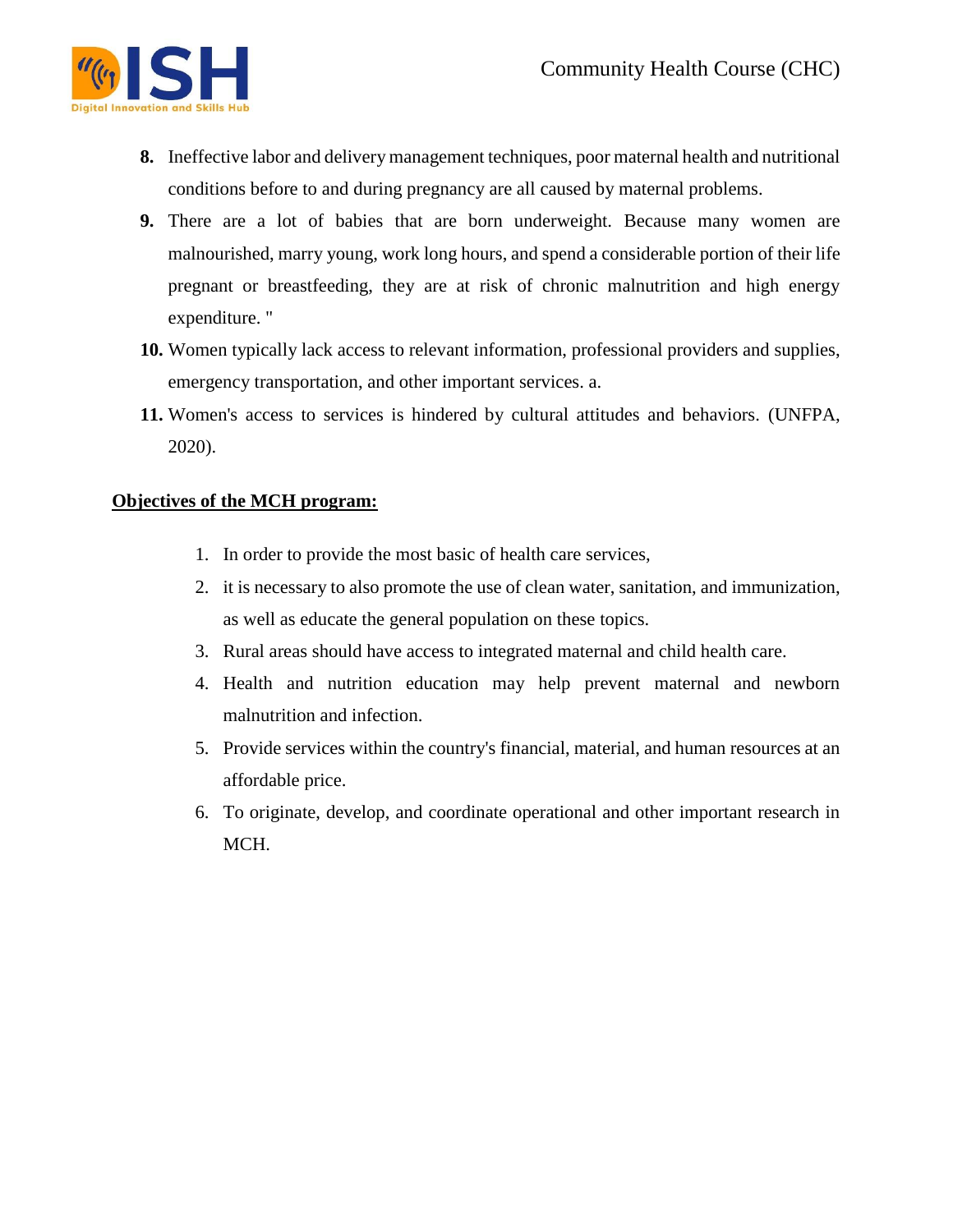

# **Factors Affecting Health Status of Mothers**

- **1.** Economic development has a substantial influence on morbidity and mortality in the state.
- **2.** Mothers' health is strongly affected by the lack of food in their families, which is a direct result of poor agricultural development.
- **3.** Unsanitary conditions, inadequate housing, hazardous and inadequate water, and an unfavourable social and physical environment.\
- **4.** Healthcare access: A lack of access to current healthcare services has a significant influence on maternal mortality.
- **5.** Educational opportunities. Women are under-educated in many nations, with women accounting for two-thirds of illiterate individuals.
- **6.** A woman's reproductive and health behavior includes her age at when she becomes pregnant, whether or not she wants the pregnancy, and the sort of health care she seeks.
- **7.** Control and access to income and resources
- 8. Women have a low social rank.

# **2.1.2 MATERNAL DEATH.**

When a pregnant woman dies during or within 42 days following the termination of her pregnancy, she is considered to have died as a result of maternal mortality, regardless of where or how long she was pregnant or how she was treated throughout her pregnancy.

In underdeveloped countries, maternal mortality is the leading cause of death for women. Despite this, it receives the least attention; good management may virtually eliminate all human misery and death(Organization, 2007).

# **Key reasons of Maternal Mortality**

Following are key reasons why mother die

- 1. Excessive bleeding
- 2. Infection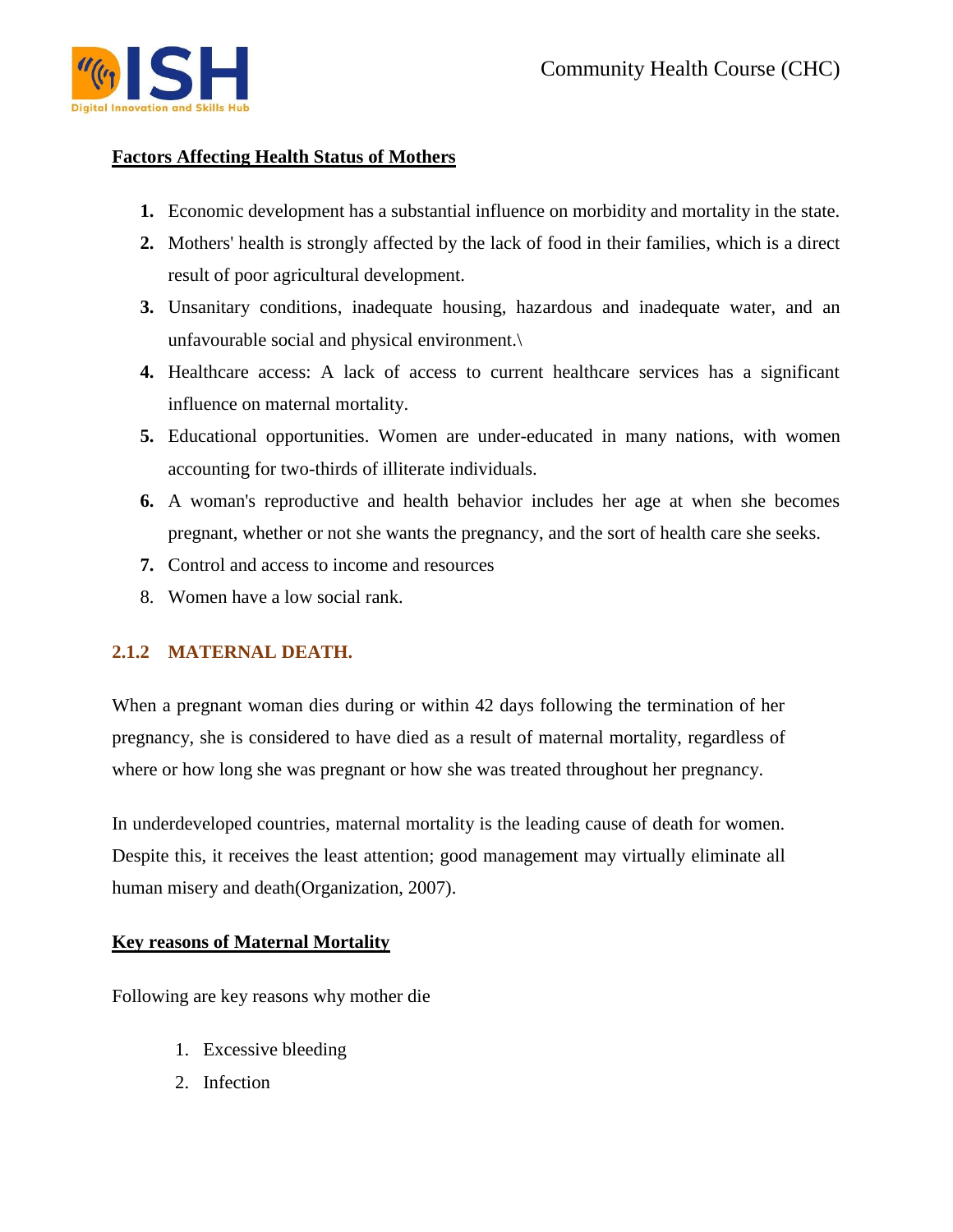

- 3. Pregnancy hypertive
- 4. Prolang labour
- 5. Miscarriage

# **1. Bleeding.**

When it comes to the postpartum phase, it may occur at any time during or after the birth of a child.

# **In pregnancy it could be**

- Three months (1st trimestery) because of miscarriage.
- The second three months (2nd trimester) are attributable to placental location and preterm labour.
- Last three months (3rd trimester) Placental anomaly, early placental dissection, and preterm delivery are all causes of premature birth.

# **In delivery**

- Uterine rapture a or placental reteienment
- Trauma in uterus and placent.

# **After delivery**

● Lack of uteterus construction.

# **Bleeding is more common among women age on 34 years and above.**

- abortions that are not properly disinfected
- antepartum heommarage
- Obstucted labor

# **Caused of antepartum bleeding.**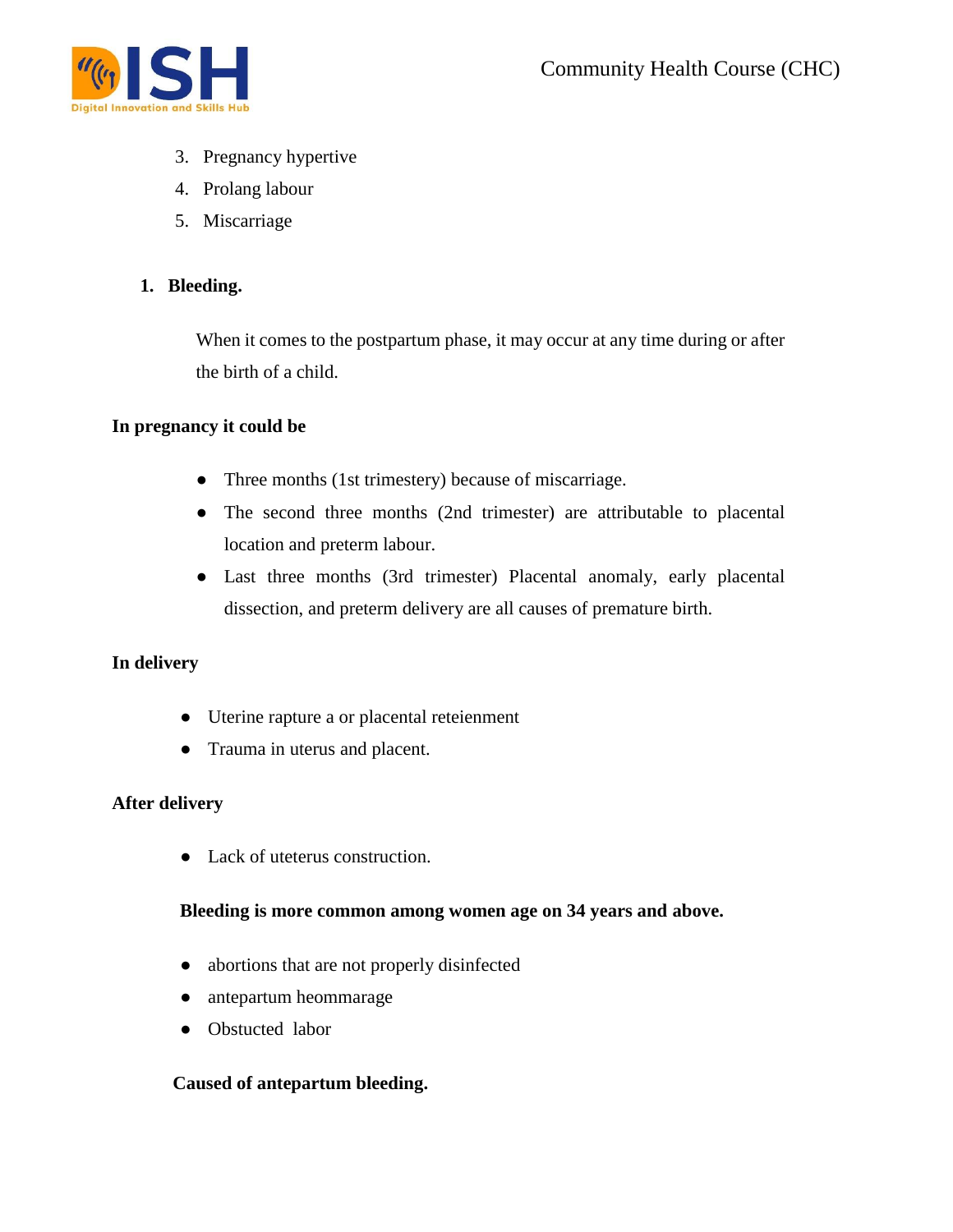

- Placenta Abraptio or previa
- Comman in multiparities six children or more.
- Aged 34 or above
- Damaged uterus

#### **Causes of abruption placenta**

- High blood pressure during pregnancy.
- Damage or traumatic.
- Injury in the abdomen
- Difficult work
- Emotional trauma

Caused of postpartum bleeding.

- Unaccented uterus
- Previous History of bleeding.
- Multiple parties.
- Increase with number of pregnancies
- Severe Anaemia
- Obstructed labour
- Traumatic events.

# **2. Infection**

Diseases such as anemia, malnutrition and goiter are common among the poor, and these factors increase the risk of infection. Maternal infection is quite severe because of the vicious loop of inadequate calorie intake, a heavy workload, and illness.(Addisse, 2012)

*a. Infection*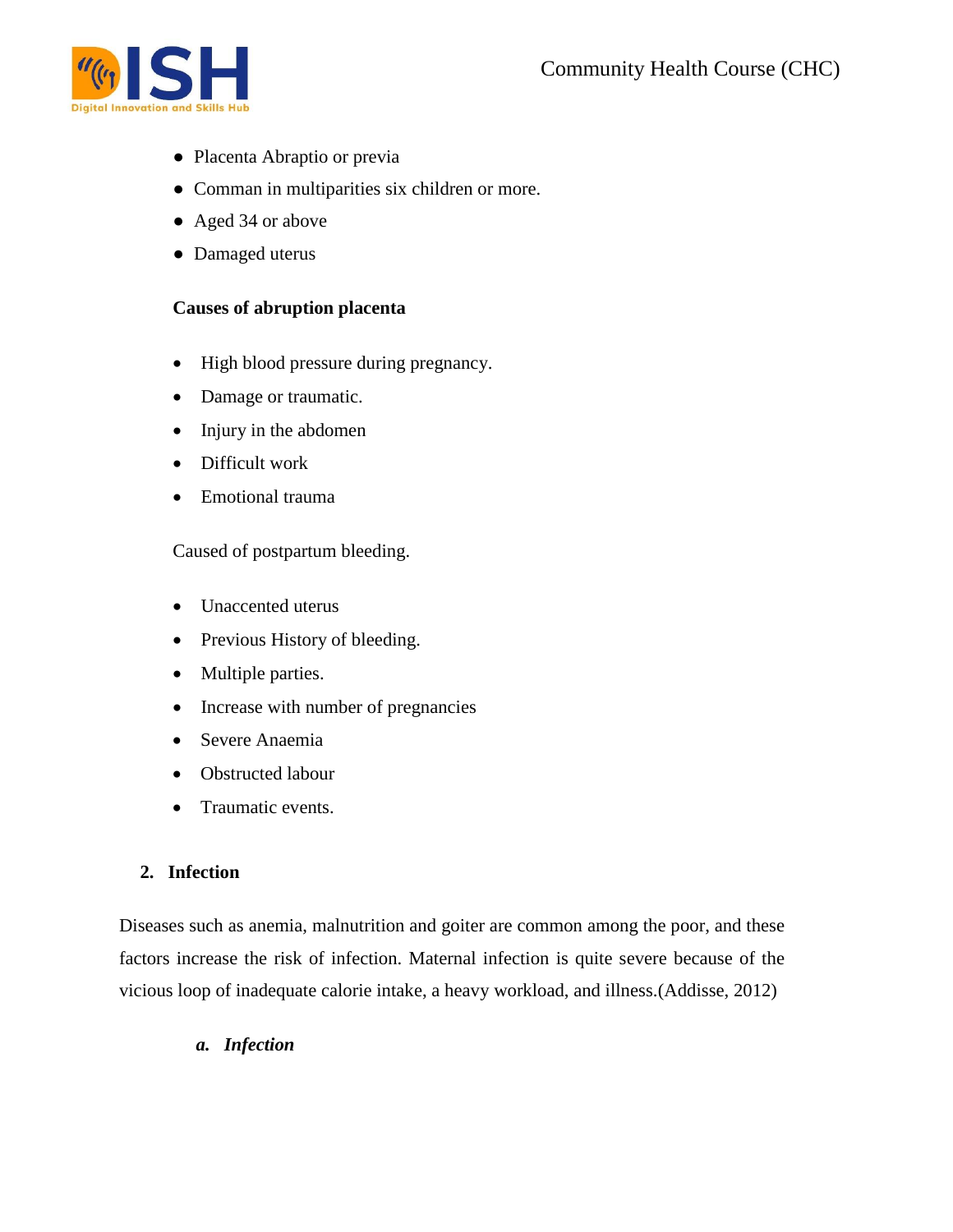

Puerperal infection is more likely in complex and protracted deliveries, and it is rare in spontaneous births without complications.

# **Factors that increase the risk of infection are as follows:**

- 1. The most of women give birth at home, exposing them to unsanitary conditions.
- 2. Untrained person's assistance during delivery
- 3. The number of vaginal examinations and vaginal inspections with dirty hands during birth.
- 4. Long-term labour (the more significant it lasts, the greater the risk)
- 5. Trauma
- 6. Caesarean section, especially if the uterus is ruptured.
- 7. Infections of the genital and reproductive tract.
- 8. Pelvic inflammatory disease (PID) is a condition in which the lining of
- 9. Infertility is the failure of a female to get pregnant for any reason.
- 10. Ectopic pregnancy is number ten.

# **Practical strategies to prevent sepsis include:**

- 1. Increased hygienic standards throughout regular care.
- 2. Minimizing interventions and vaginal exams.
- 3. Ensure that all mothers have a "clear birth."

4. Antibiotics as a preventative measure after pre-labour membrane rupture (longer than 12 hours).

5. Transferring women who have been in labour for more than 12 hours to a referral institution.

6. Get rid of any remaining placental remnants as soon as possible.

*b. Malaria*

Malaria causes severe underweight during pregnancy, affecting 3 million African newborns. It's relatively frequent throughout the first trimester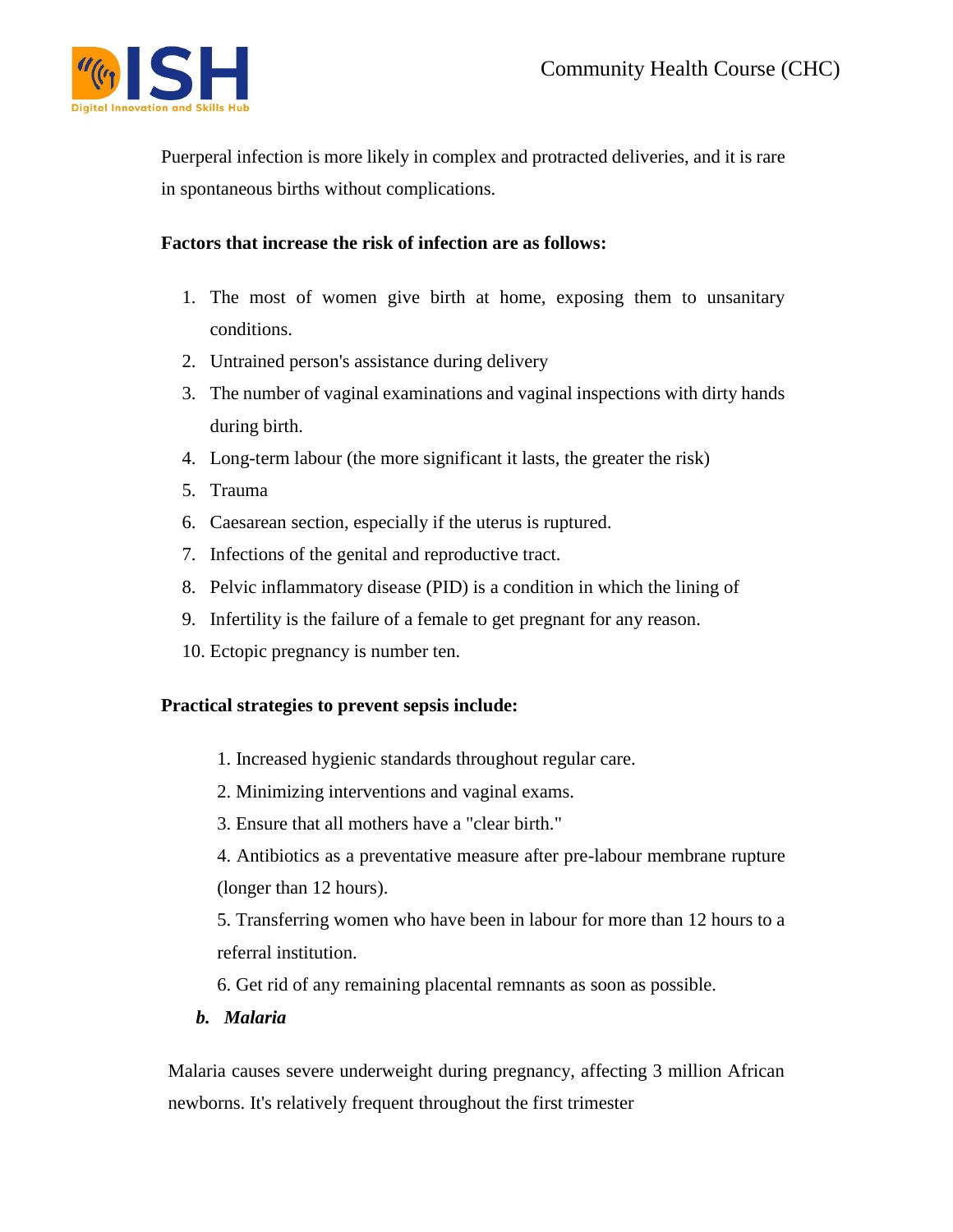

#### **During pregnancy, malaria can also cause.**

- Severe anaemia
- Abortion.
- Obstructed delivery.
- Stillbirth
- Baby with Low-birth weight

# **Malaria can cause the following complications**

- **a.** During childbearing, there is a risk.
- b. Haemorrhage tolerance is reduced (bleeding).
- c. Anaesthesia and operation delivery are both at risk.
- d. Pregnancy ended in a miscarriage.
- e. During birth, there is bleeding, sickness, and death.
- f. Stillbirth fetal growth problems
- g. Preterm labor

# *Hepatitis*

Hepatitis A is linked to socioeconomic status, and low-income women are more likely to have unsanitary living situations. Pregnancy raises the risk of infection twofold, and ore seriously ill and likely to die in pregnancy than in the absence of pregnancy.

# *Sexually Transmitted Diseases and Pelvic Infections*

Infections of pelvic and sexually transmitted diseases have severe repercussions the child and his mother. That could cause: Stimulated abortion (induced) spontaneous abortion (Induced abortion, spontaneous abortion,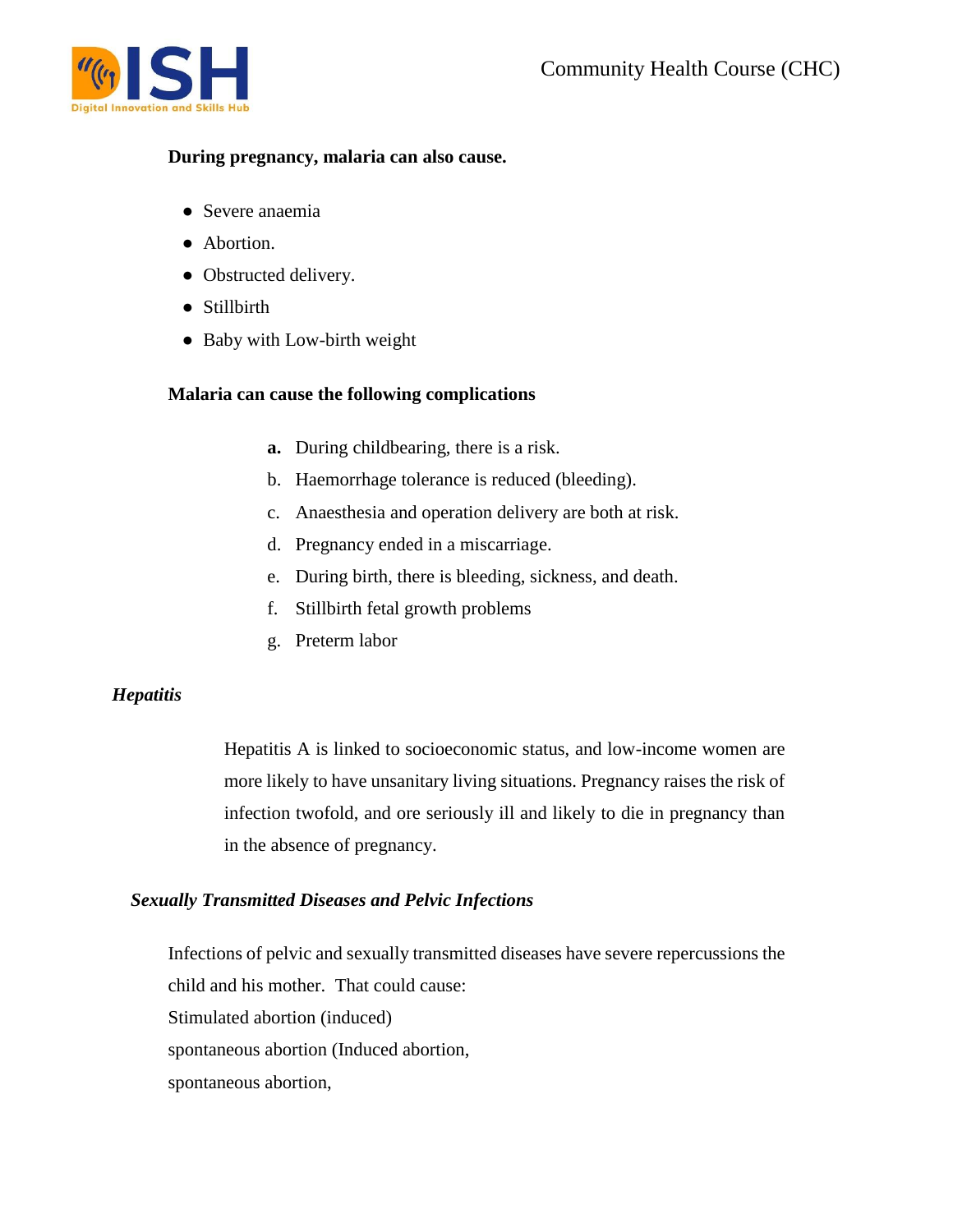

stillbirth is all linked to poor obstetric and gynaecological procedures(Organization, 2018)

# **3. Hypertention during pregnancy (Toxemia of Pregnancy)**

Only during the 20th week of pregnancy can pregnancy-induced hypotension set in and create eclampsia or pre-eclampsia.

Second and third trimester women are more likely to develop preeclampsia in its early stages, characterized by high blood pressure (hypertension), widespread oedema (swelling), and an excess of urine protein. Eclampsia is characterized by high blood pressure, convulsions, and the danger of a brain hemorrhage. Ensuring the health and safety of all pregnant women is an essential part of safe parenting.(Geibel, 2012)**.**

The following are in a complete package of services for safe motherhood:

- Antenatal treatment and counselling during pregnancy.
- During Childbirth: Professional assistance during labour and delivery.
- After the Baby Is Born: Postpartum Care
- Family Planning Before and After Pregnancy
- Abortion-Related Care Throughout the Reproductive Life Span
- Reproductive health education and assistance throughout adolescence
- Community education for women and families.

# **Essential Obstetric Care**

# **Health centre level.**

- Prenatal and counselling while pregnant.
- During Childbirth: Assistance from a professional during labour and delivery
- Family Planning Before and After Pregnancy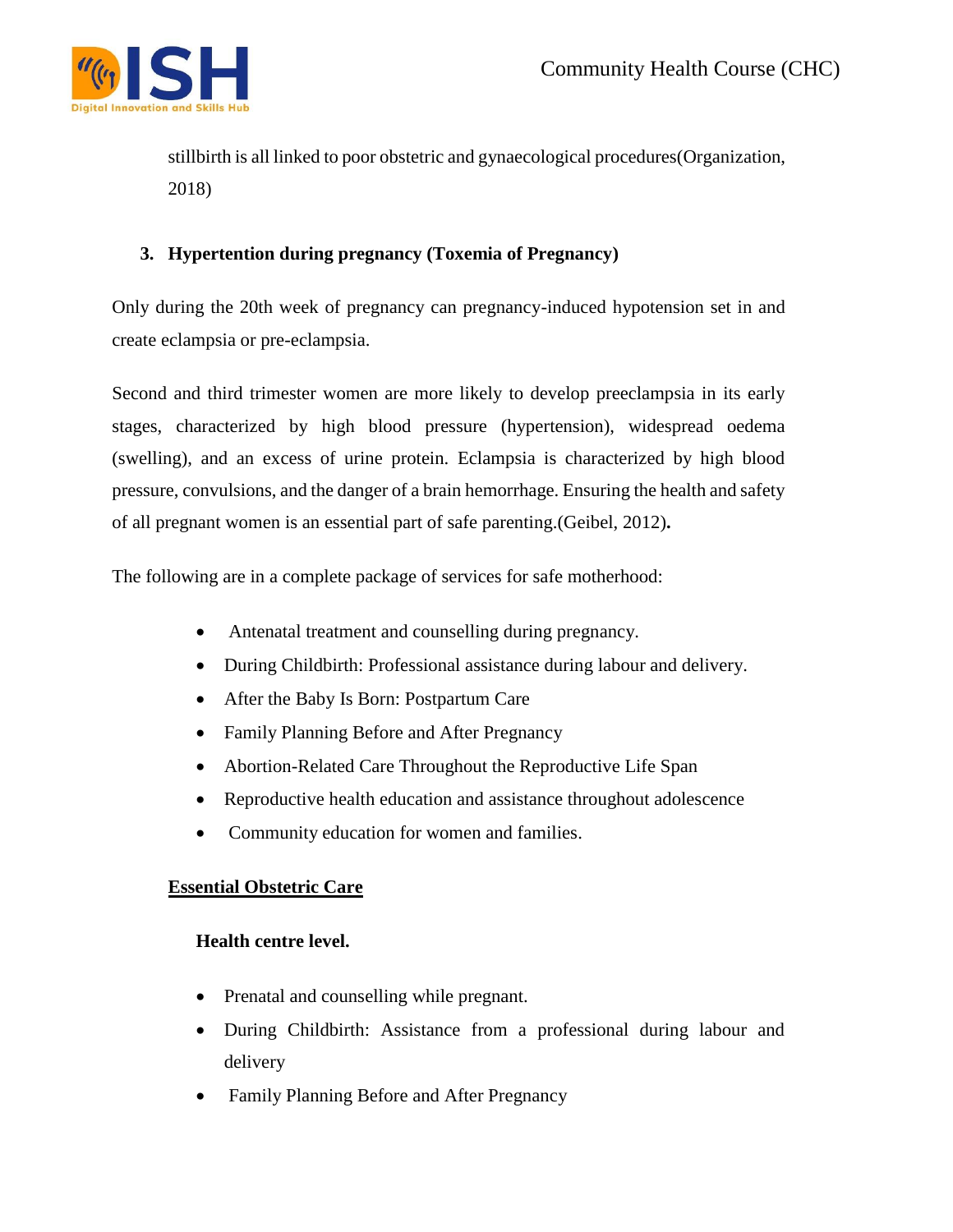

- Abortion-Related Care Throughout the Reproductive Life Span After the Baby Is Born: Postpartum Care
- Community education for women and families Reproductive health education and help during adolescence

# **At District Hospital Level/First referrals**

- Operations
- Anaesthesia
- Blood transfusion

# **4. Obstructed Labor**

During labor, obstructions arise when the current portion does not progress despite good uterine contractions. There is a high chance of teenage pregnancy, especially in the first pregnancy.

Vesicovaginal fistula (VVF), holes that grow between the vaginal and urinary systems, as well as the rectum are among the most serious complications of childbirth. Obstructed labor is the most prevalent cause of VVF in women.:

- Children and adolescents who are malnourished or uninfected during childhood and adolescence are more likely to be stunted.
- women to get pregnant for the first time before their pelvic growth

# **5. Abortion**

When a pregnancy is terminated before the fetus is capable of living outside of the womb, it is known as an abortion. (Organization, 2018).

# **According to the cause as categorized as**

1. Involuntary miscarriage (often referred to as miscarriage) is the uninvited end of pregnancy.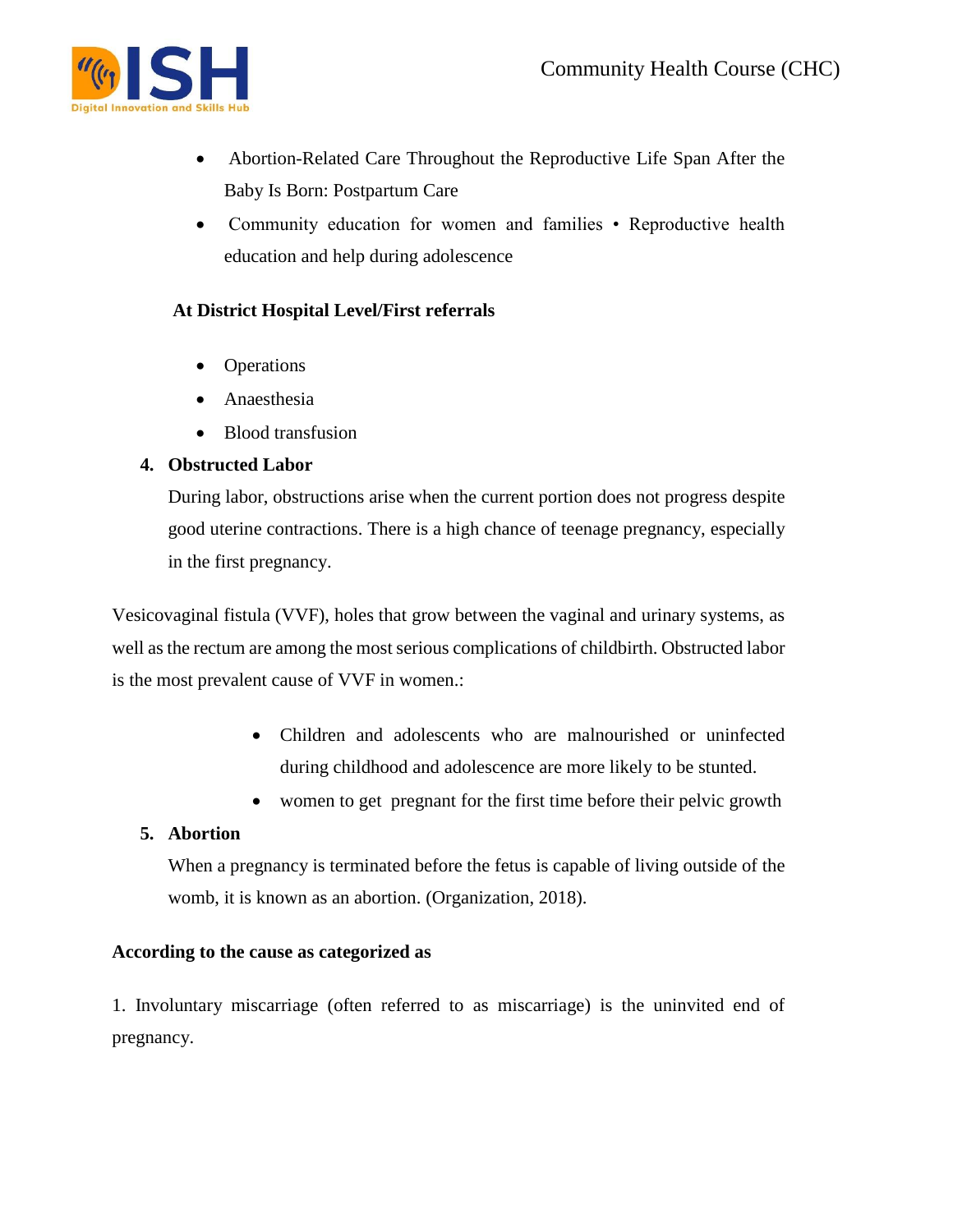

2. Abortion induced as a result of the purposeful intervention. It may be carried out in one of the following ways:

Outside the bounds of the law

3. Curative abortion is conducted only for health reasons, mainly when the risk to the mother's health is considerable if the pregnancy persists. Stimulated abortion is a significant public health issue in every region.

# **Types of abortion**

- Urgent miscarriage care
- Selective abortion care

# **Unsafe abortion**

• A pregnancy that terminated by uneducated and unskilled individuals have

# **The following factors cause unsafe abortion:**

- Factors associated with demographic related risk
- Exceptional parity. This might be a result of economic difficulties.
- Socioeconomic and cultural determinants of risk
- Religion and Culture

# **The Best Ways to Prevent Abortion-Related Illness and Death**

- Enhancing family planning and post abortion services;
- Educating and counselling individuals to assist them in avoiding having unwanted children.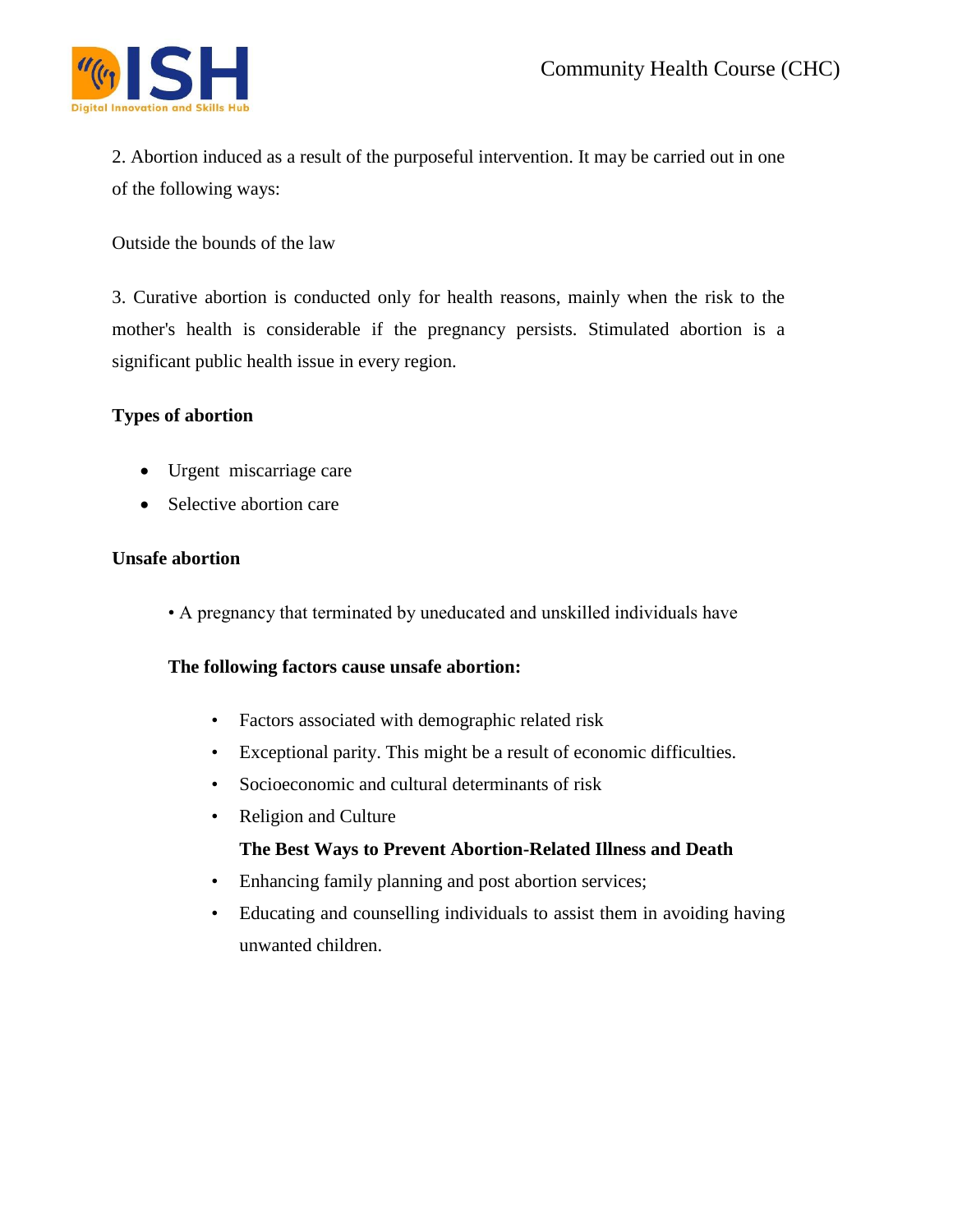

# **2.2 MATERNAL HEALTH SERVICES**



# **Pillars of Safe Motherhood**

*Figure 1 Family Planning Services(AFRICA, 2018)*

# **2.2.1 Services of FAMILY PLANNING**

Maternal mortality may be reduced by Family Planning (FP) by minimizing the risk of pregnancy and delivery in the event of intended babies.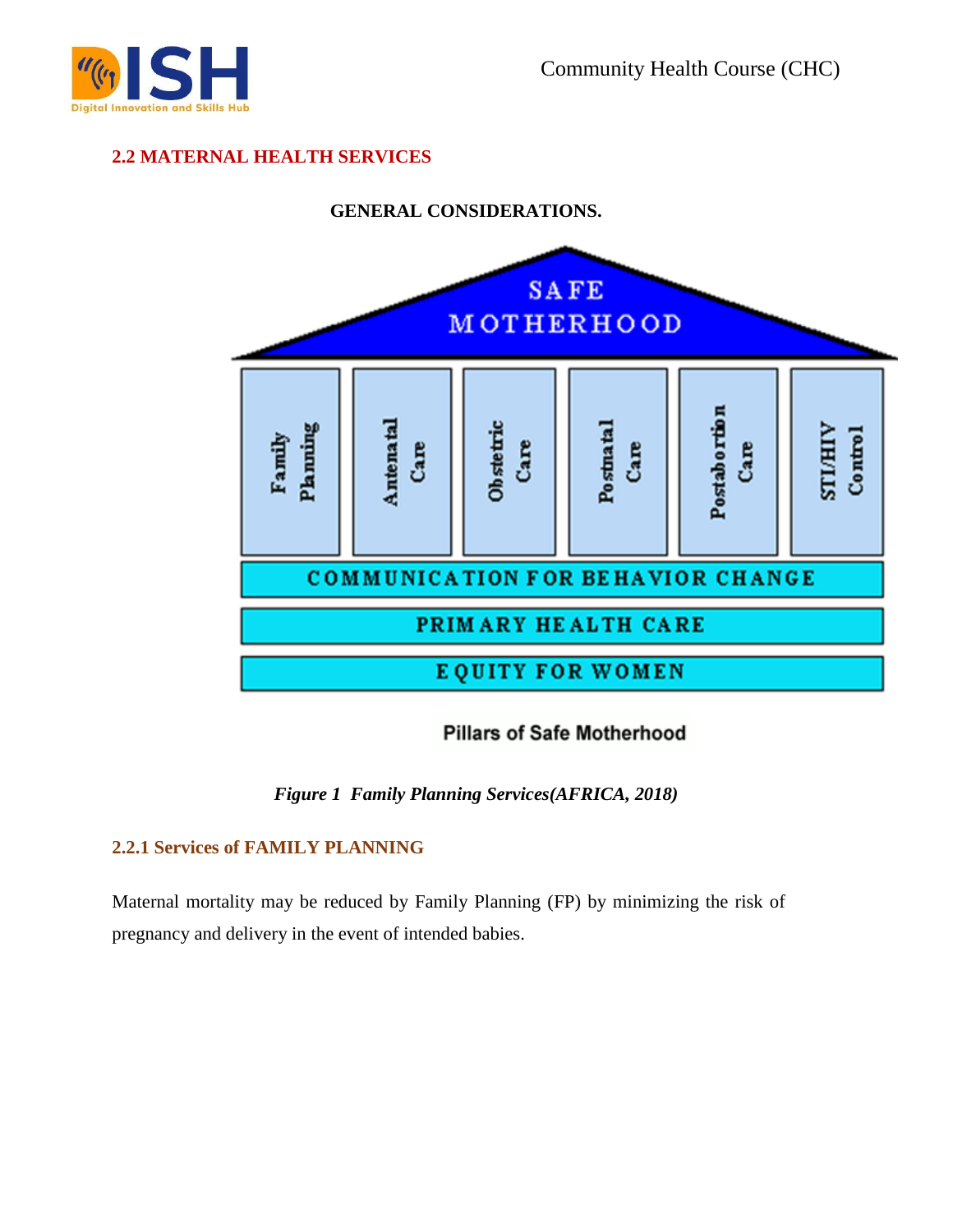

# **Aims, Approaches and Service Modalities of FP.**

- To spacing children appropriately; to decrease mother and child disease and mortality related to unintended births.
- To assist infertile couples in achieving pregnancy.
- To restrict the size of a family.
- **Eligibility**

Regardless of age and marriage status, every man or female who is capable of conceiving or causing conception is entitled to family planning services, including counselling and assistance

# **Why Family planning Services are essential.**

- a. Lower fertility rates and grouth of the population.
- b. Lower maternal mortality rates by spacing out or avoiding pregnancies. It is estimated that it will result in a 20% reduction in maternal fatalities.
- c. Avoid having too many pregnancies too soon, too late, or too close together.
- d. Lowering the likelihood of unplanned pregnancies and abortions.
- e. Improve the well-being of families
- f. Increase long-term growth while lowering the dependence ratio
- g. Assist an infertile couple

# **Nature methods**

- Breastfeeding as a preventive of pregnancy.
- Self-restraint
- Isolation or withdrawal.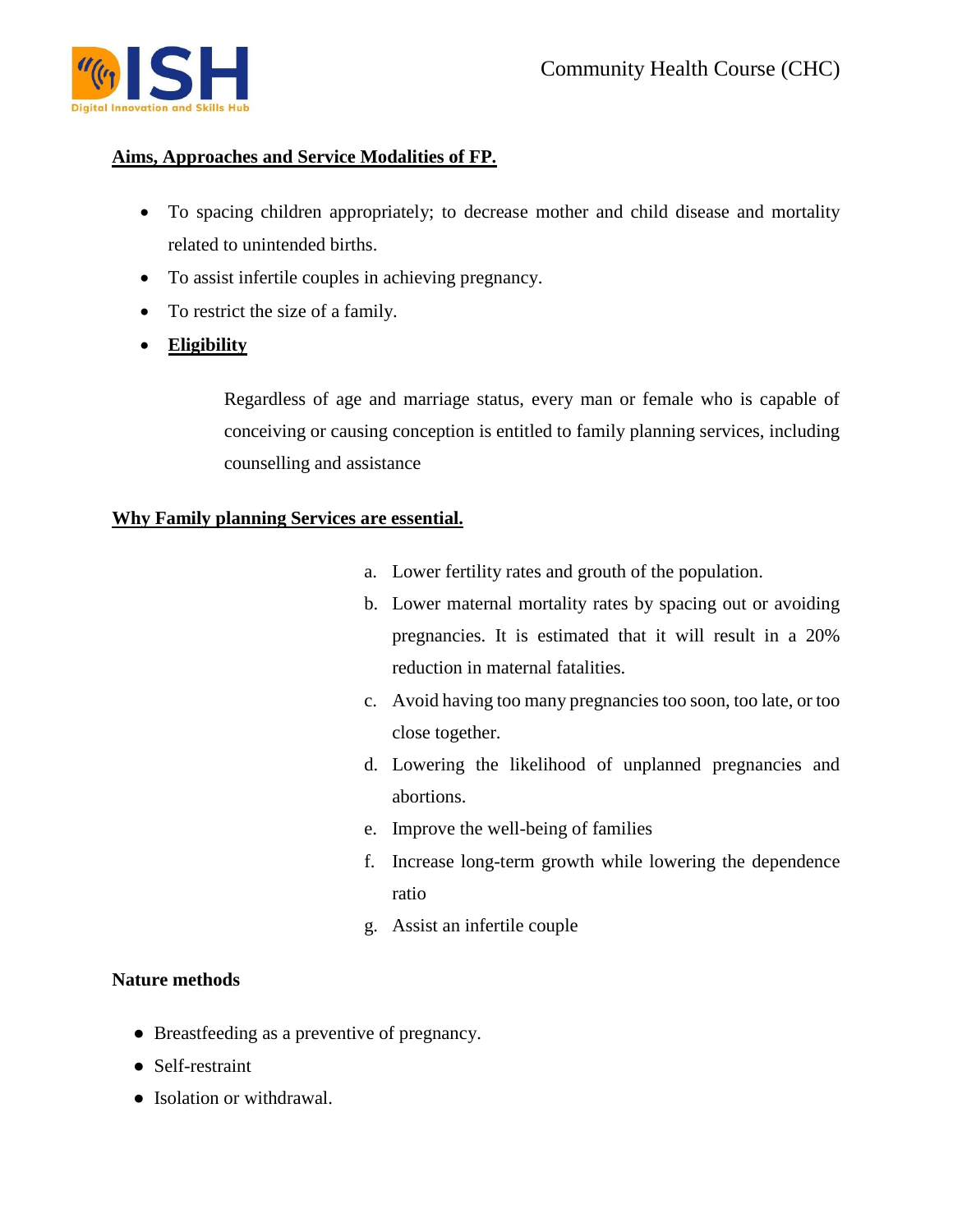

● Using calender days.

# **Scientific methods**

- Hormone-related methods (pills, injection, IUCDI and Implent)
- Mechanical methods

# **Permanent contraception**

- Sterilization by female
- M sterilization by male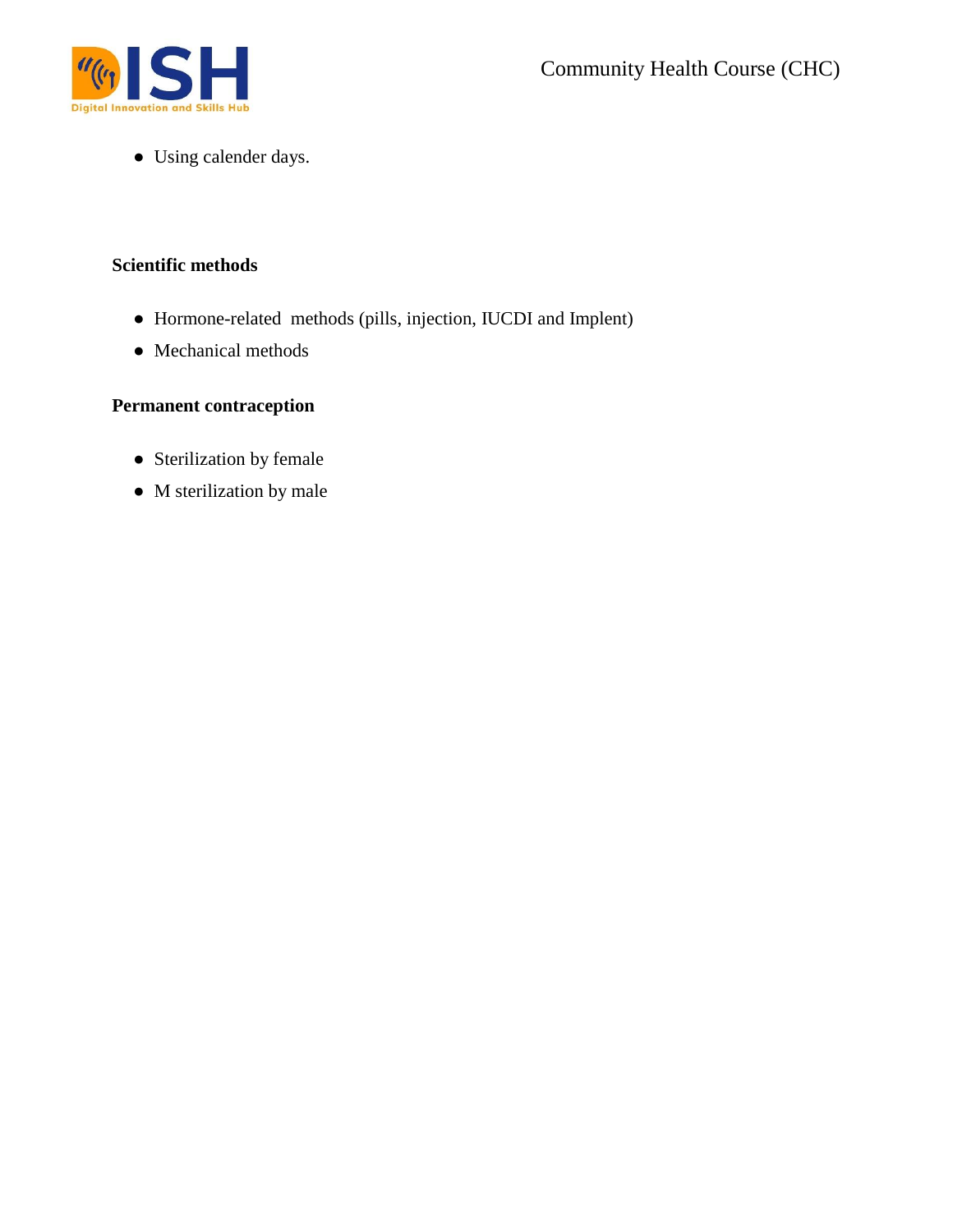

# **Important issues when discussing and selecting contraceptive methods include:**

- Long-term success is measured in terms of effectiveness.
- Acceptability Others may disrupt 2. easiness of access Sexual activity.
- Availability: how simple to get and utilize for a long time
- difficulty and relevance of side effects
- Provided with appropriate how easy it is to think up anything new (Reversibility).

# **Factors improving Family Planning Programs:**

- 1. Services should be accessible.
- 2. Services should be available in public or private health institutions and through community-based distribution systems.
- 3. Contraceptive variety is required to fulfil both women and men's diverse family planning requirements throughout their lives.
- 4. Counselling should be provided by health care practitioners who have been educated to respect the concerns and sensibilities of their clients.
- 5. Strategic planning must take into account demand for contraceptives, public and political support, infrastructure for service delivery, and logistics supply.
- 6. Collaborating with private institutions can help you reach a more significant number of individuals.
- 7. It is critical to have practical information, education, and communication.

# **2.2.2 Care during pregnancy ANC**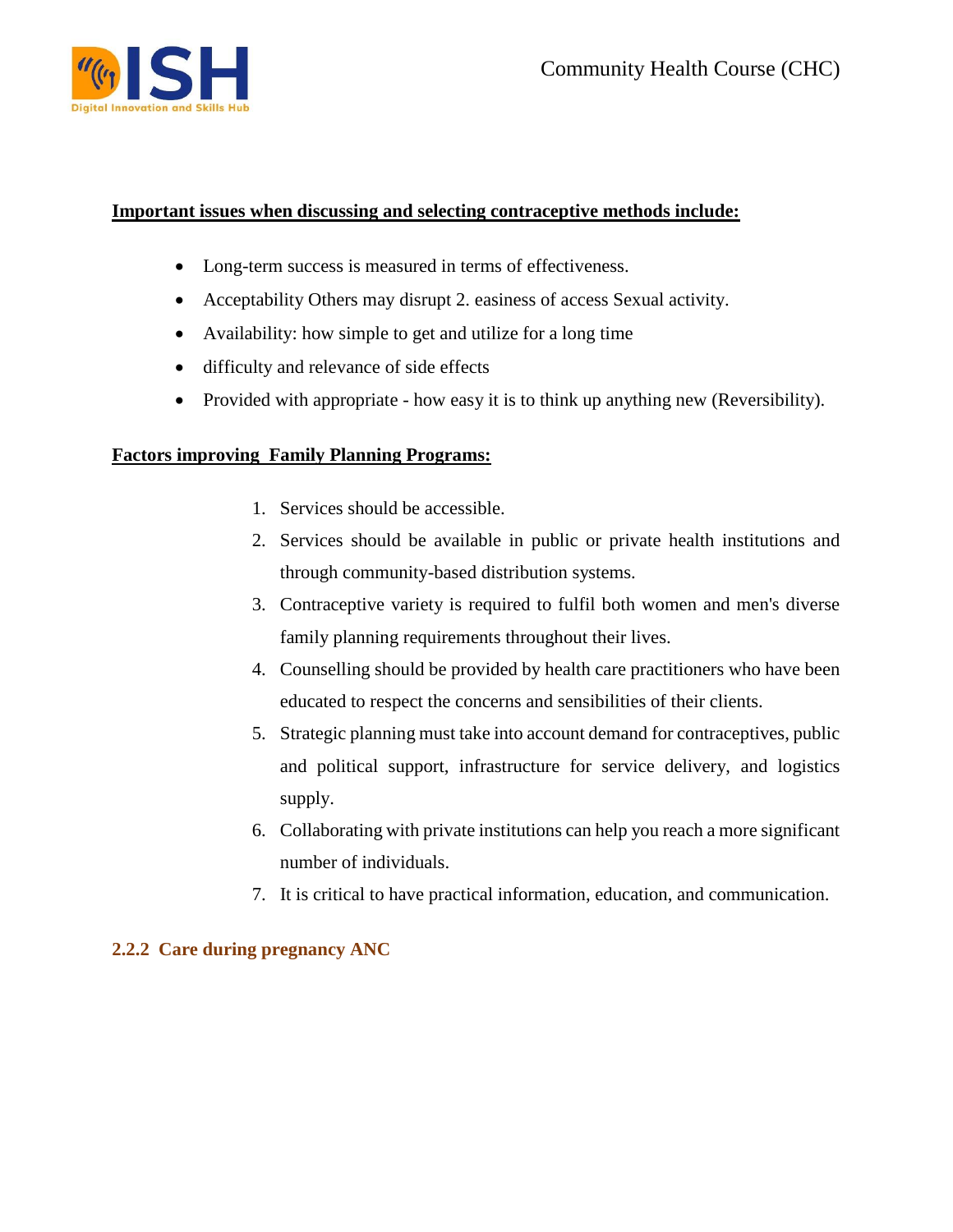

Ante-Natal Care (ANC) is the care provided to pregnant women to ensure a healthy pregnancy and newborn. It also aids in the reduction of pregnancy, labor, postpartum, and neonatal problems.

# **Actions During the First ANC Visit:**

- 1. Identify pregnancy by collecting a medical history
- 2. doing a physical examination.
- 3. Performing a laboratory test
- 4. Immunization
- 5. Treat anemia, syphilis, and other health issues as needed.
- **Second visit and subsequent of the ANC visits:**
- pressure in blood and symphysis fundal height measurements.
- TT vaccine and other investigations as necessary.

# **During ANC, health and nutrition education is provided focusing on:**

- the fetal activity, especially in primigravida labor; and the frequent complications of pregnancy
- Extra eating, gaining weight, fasting, and rest are all examples of poor diet and nutrition (especially in the first trimester). Personal hygiene
- Preparation delivery
- Indication of labour.
- Exclusive Breastfeeding.
- Essential care of new born
- Pregnancy: fetal activity (significant for primigravida), labour, and frequent complications
- Nutrition: more food, weight growth, fasting, and resting.
- Avoid alcohol, cigarettes, and medications (particularly during the first trimester).
- Personal cleanliness
- Preparation delivery
- Indication of labour.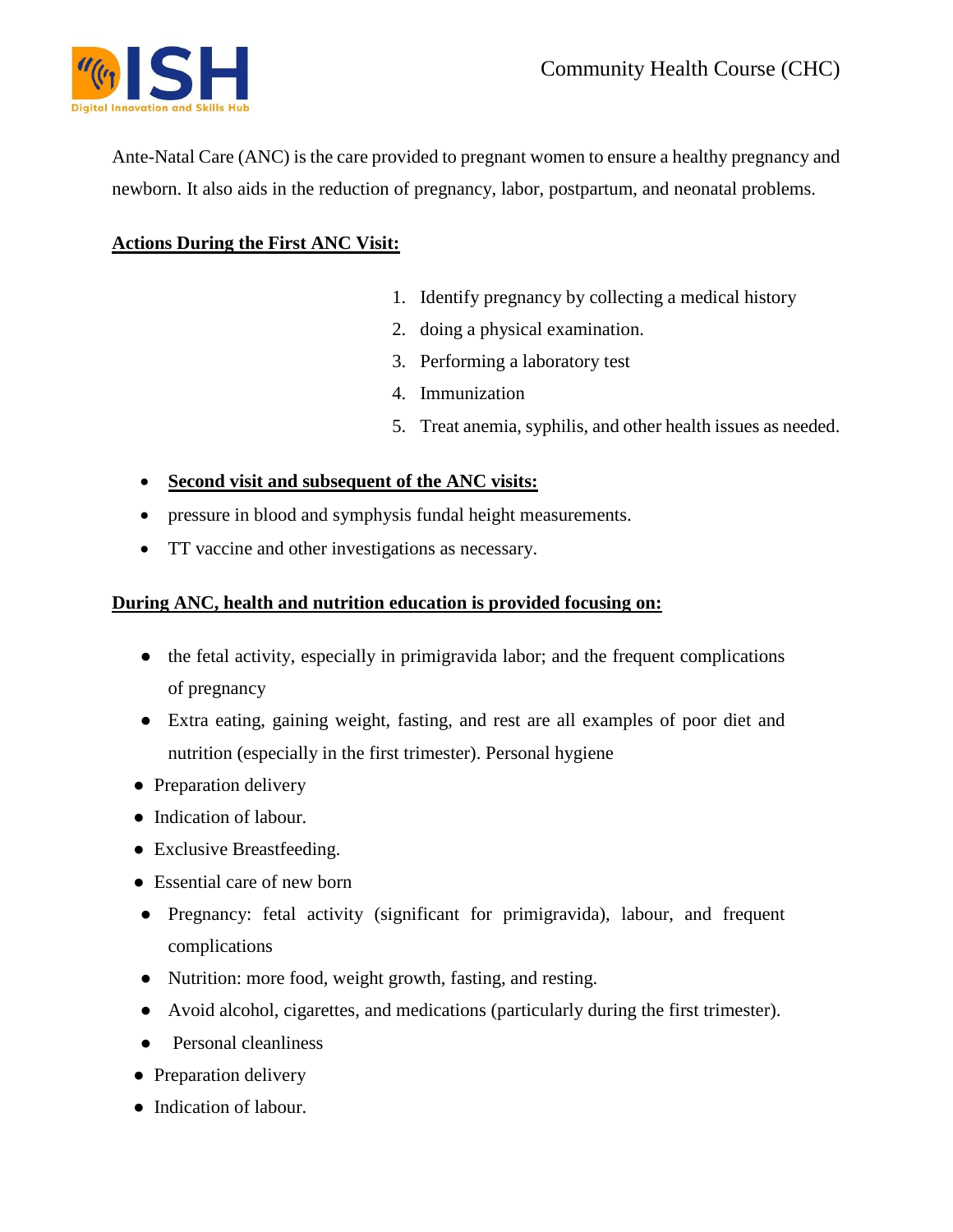

- Exclusive Breastfeeding.
- Essential care of newborn
- Provision of Family planning
- Attitudes and behaviours of the ancestors

# **Pregnancy weight gain**

Both weight gained before pregnancy and pregnancy weight increase have a significant and cumulative impact on pregnancy outcomes.

During last six months of the pregnanacy, a pregnant woman must have her weight measured twice a month. Growth of less than one kilogram per month is a red flag, with no gain or loss being much more severe and needing prompt treatment, such as direct food supplementation for the lady(e Conhecimento, 2020).

# **Maternal Care Using a Risk-Based Approach**

At-risk patients are identified as early as possible and interventions are taken to reduce the risk. This research strategy was developed based on the assumption that all women of reproductive age are susceptible to sickness, death, and incapability. While all women are at risk, our technique helps identify individuals at a greater risk than others. (e Conhecimento, 2020).

# **Purpose.**

- Making the most efficient use of already available resources for the benefit of the greatest number of people A minimal level of care is provided for everyone. Still, guidelines are provided for allocating scarce resources to those who need them most. So, to sum it up:
- Provide for everyone, but focus on the most vulnerable;
- Direct limited resources toward helping those who are most in need.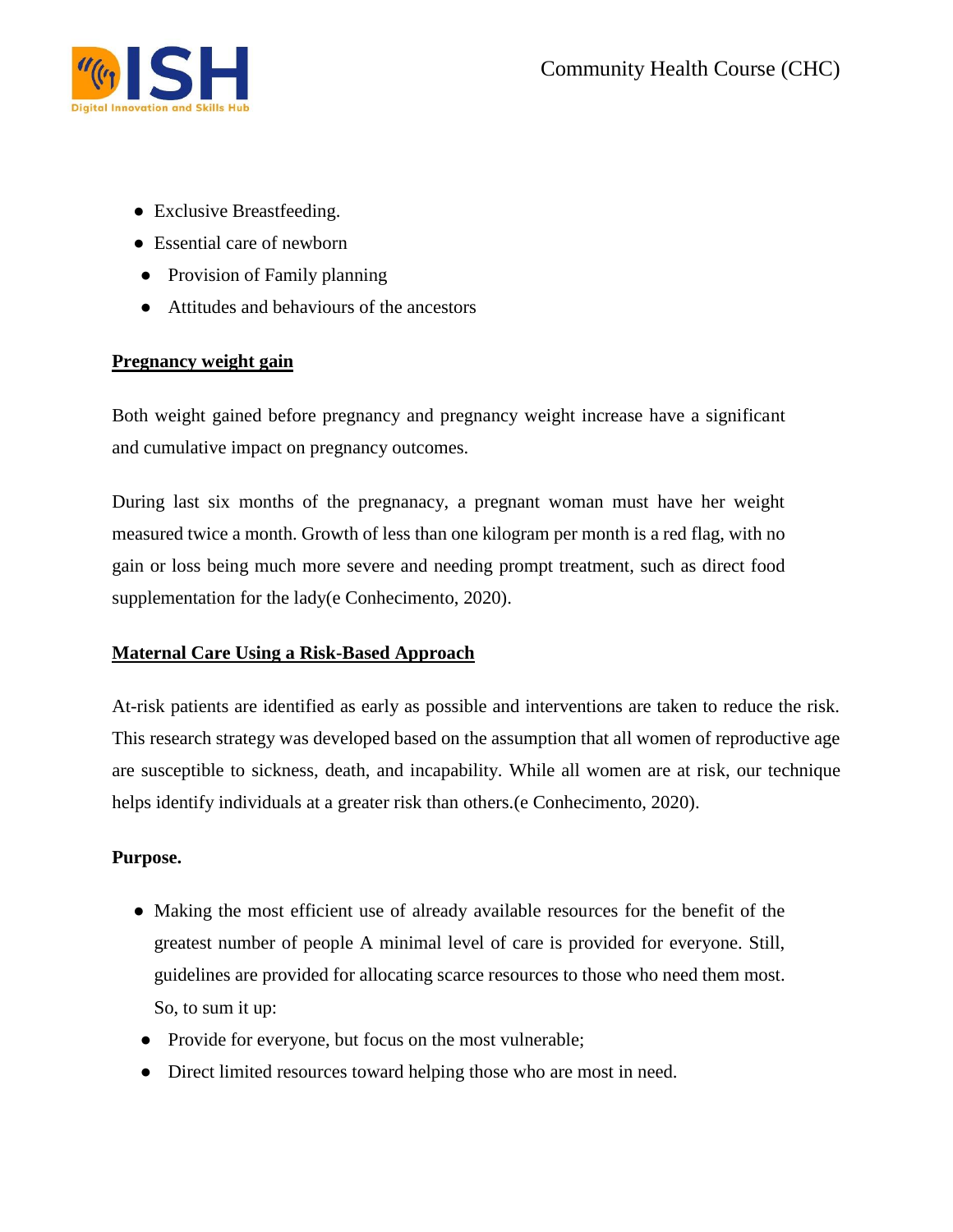

- A person's capacity to recognize and assess risk variables is a prerequisite for detecting them.
- This knowledge must be obtained by studying traits linked with bad outcomes.

#### **Measures to identify high-risk women**

A risk factor and its relationship to a bad consequence a physical, psychological, or social ailment

#### **Anemia**

In addition to raising a woman's risk of infection and bleeding, anemia also contributes to her death. Anemia can cause significant long-term health problems for women, including low birth weight if it is severe.

#### **Infections during Pregnancy**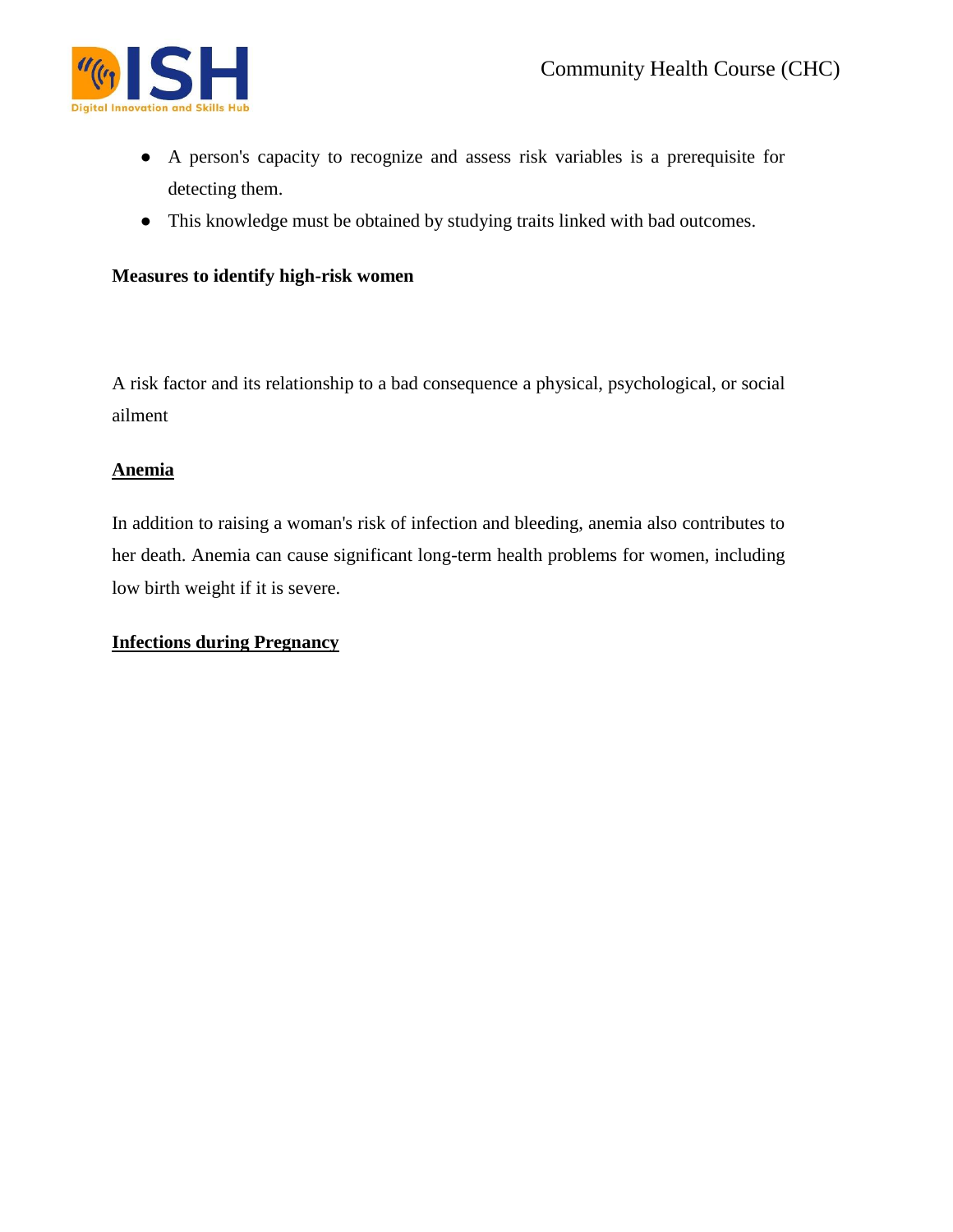

- Due to the increased likelihood of sexual activity among pregnant women, these women are at greater risk of catching infections like HIV/AIDS. Prenatal care includes syphilis testing and treatment, which are both widely available and inexpensive.
- **Preventing HIV/AIDS through effective sexually transmitted disease prevention strategies**
- Promote risk behavior modification or elimination techniques via education.
- Ensure that patients have access to appropriate diagnostic and treatment options.
- Prevent problems by detecting them early and treating them appropriately.
- Usie, safe delivery practices, to reduce infection risk during genital tract surgeries.
- Reduce infection risk by providing health information.
- Limiting the spread of infection by seeking counselling and referring a partner, and
- Promote the usage of condoms and increase the focus of family planning initiatives on males.

# **A Traditional Birth Attendant's (TTBA's) Function**

Most pregnant women find skilled traditional birth attendants to be quite useful in terms of advice and referrals. Because TTBAs are capable of quickly identifying issues such: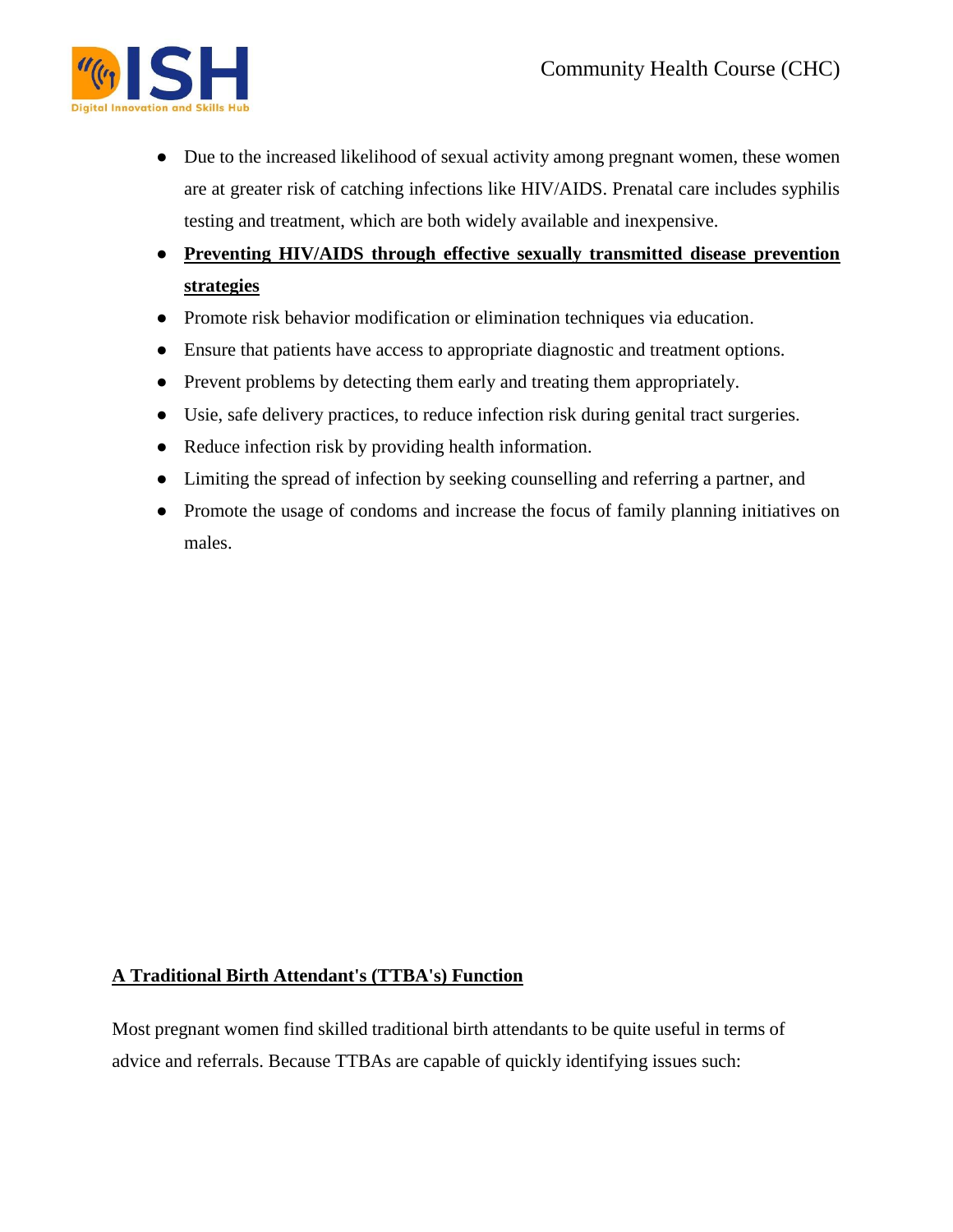

- 1. adolescent prim gravid
- 2. Previous pregnancy complications
- 3. Short height (depending on local risk norms)
- 4. Bleeding prior to or during birth

# **2.2.5 DELIVERY CARE SERVICES**

#### **The three c's are the most fundamental concept in labour and delivery care.**

- Hand washing.
- Cleaning of the delivery equipment.
- Cutting cord with clean or sterile equipment.

# **All the time talk about with Trained TBAs:**

- To prepare prior to the of delivery time.
- To avoid massaging.
- Don't perform viginal inspection
- Concerning cord cutting.
- Concerning newborn care
- Concerning referral
- Concerning recording. Trained TBAs and other healthcare professionals of all levels are required to keep records.
- Conduct supervision to the Trained TBAs is critical and compulsory.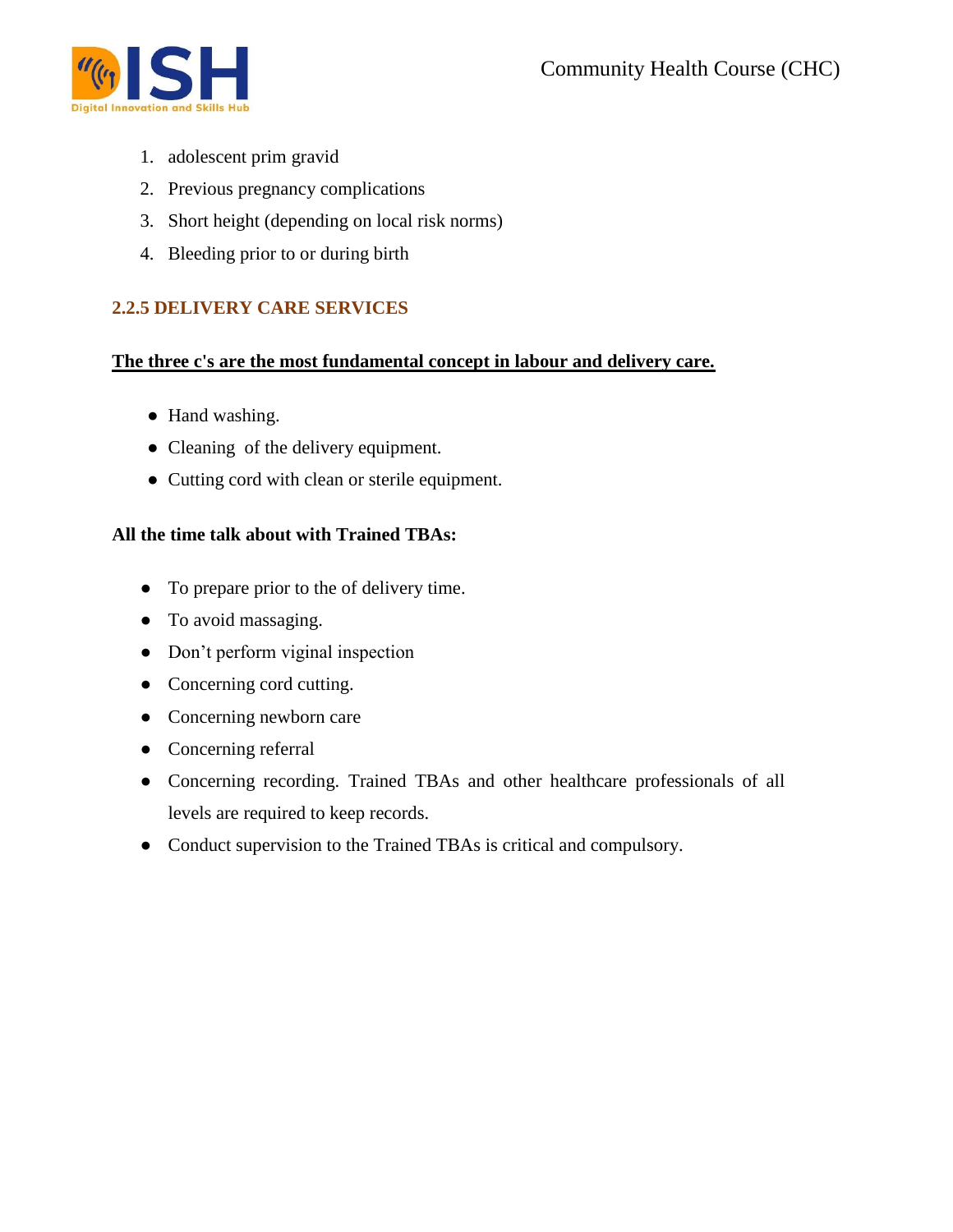

# **Various traditional practices of TBAs are sound and helpful:**

- Relatives should attend.
- Promoting the practice of walking when delivering, it is important to provide for a free position
- The practice of breastfeeding a newborn before the umbilical chord has been severed

# **2.2.6 PNC SERVICES**

- (PNC) Post Natal Care is postpartum care that lasts for up to six weeks for new mothers. Assumed to be the least important and commonly ignored
- $\bullet$  PNC day one after delivery
	- PNC starting  $6<sup>th</sup>$  week after delivery.

# **Aim of the PNC:**

- Examine physical condition
- Consult and encourage Breastfeeding
- Inform and support family planning
- Encourage emotionally.
- Weaning and meal preparation health education

# **An overview of the main causes of maternal death and the services that should be provided**

- 1. Reducing the fertility rate and preventing unwanted pregnancies and unsafe abortions via family planning may help decrease maternal death from all causes.
- 2. Regular screening and treatment of sexually transmitted diseases, urinary tract infections, and regionally widespread viral and parasitic disorders may improve the health of pregnant women and their babies. In locations where anemia is widespread and may be discovered by screening,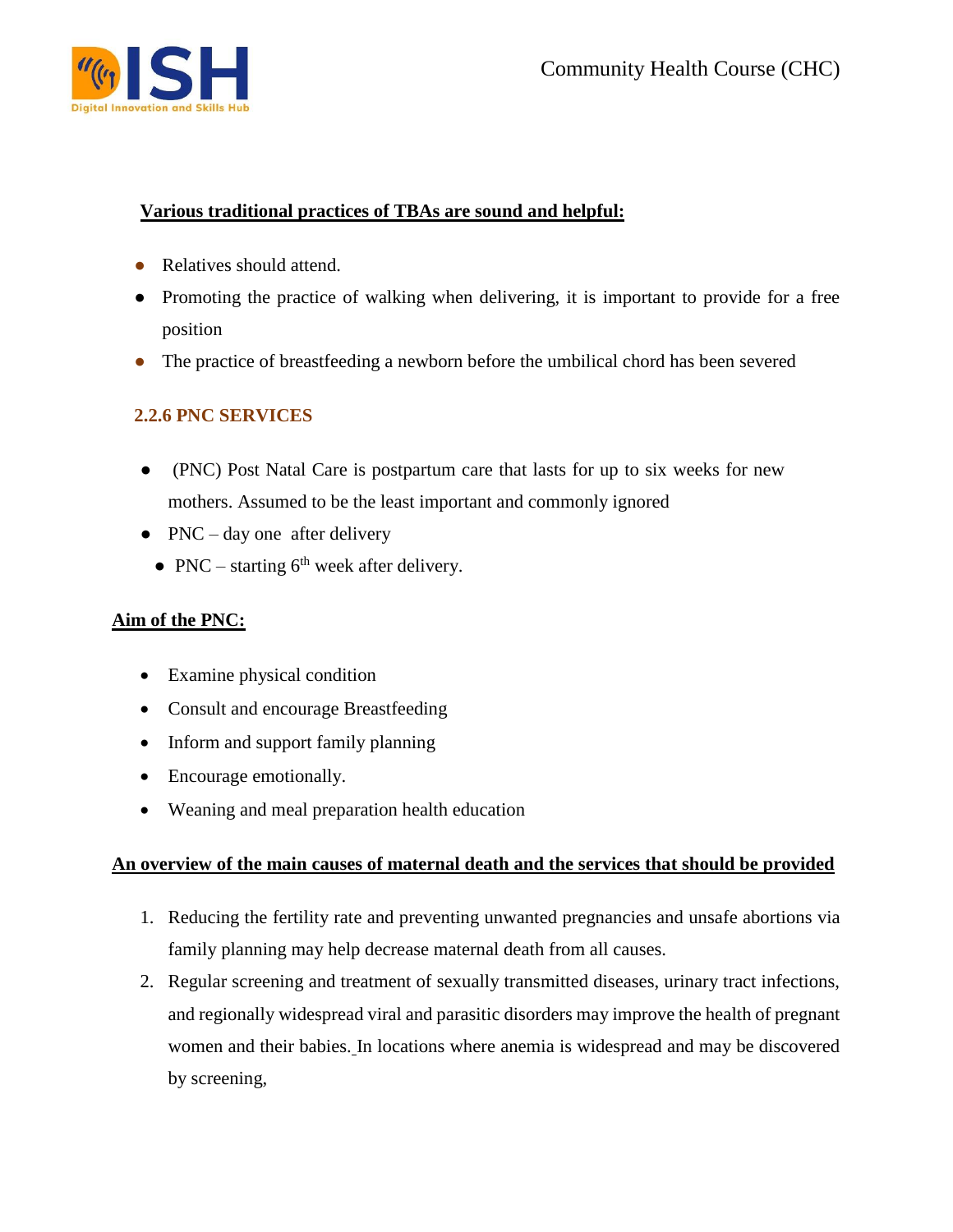

- 3. **I**ron and folate preventive supplements are recommended.
- 4. Prenatal health education may increase a woman's knowledge of potential risk factors for her baby.
- 5. Based on a patient's medical history and height, obstructed labour may be anticipated far in advance of the actual labor, allowing for optimal labor care and access to an operative delivery. When oxytocic medicines are used on a regular basis to manage the third stage of labor, hemorrhage may be prevented.
- 6. Sepsis may be prevented during delivery by minimizing vaginal checks and using clean delivery procedures.

# **2.3 CHILDREN'S HEALTH PROBLEMS**

# **2.3.1 GENERAL CONSIDERATION**

Child is defined as "any human being under the age of eighteen years, save if the child acquires majority earlier under relevant law"**.** Growth and development occur naturally in a healthy environment. Growth and development are crucial at certain points in time (such as throughout adolescence and the reproductive years), as well as specific features (like pregnancy and reproduction).

Certain conditions increase the risk of illness, disability, and death (the 3 D's) for these groups. As a person grows, each stage builds on the previous one and impacts the next. There must be a balance between the physical and psychological requirements at each stage. Damage may be hard to reverse, and the body's ability to adapt becomes less effective as time goes on.e).(Addisse, 2012)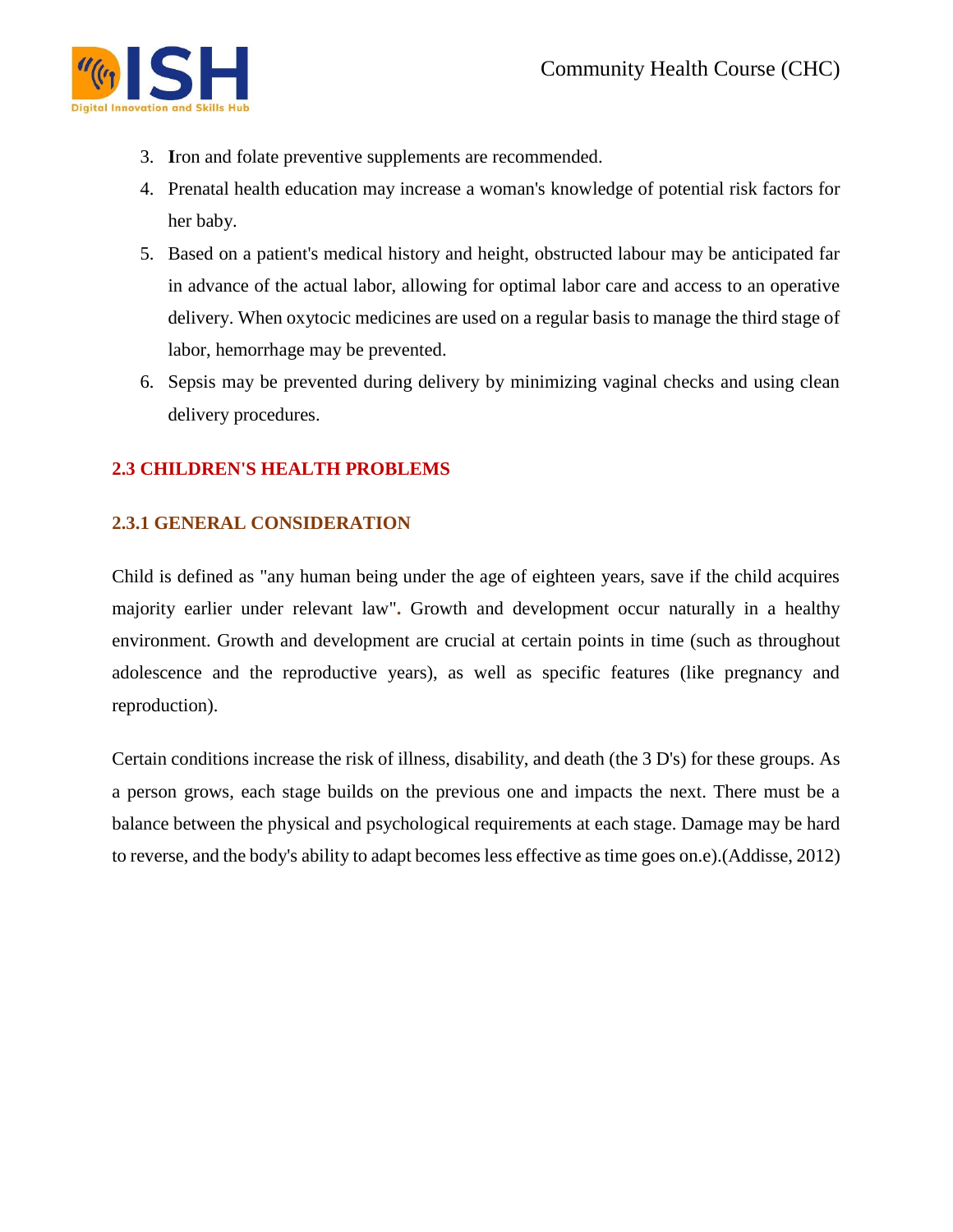

# **2.3.2 CAUSES THAT IMPACT THE HEALTH OF CHILDREN**

#### **One issue that has an impact on children's health is**

- Healthy and appropriate food
- Lack of hygiene and home cleanliness
- Lack of clean water.
- Inadequate sanitation
- High-level of fertility
- Rapid growth in the papulation.
- Obstetric treatment that falls short Education for mothers The poor status of women
- Hungar

**Mortality During Pregnancy (PM)**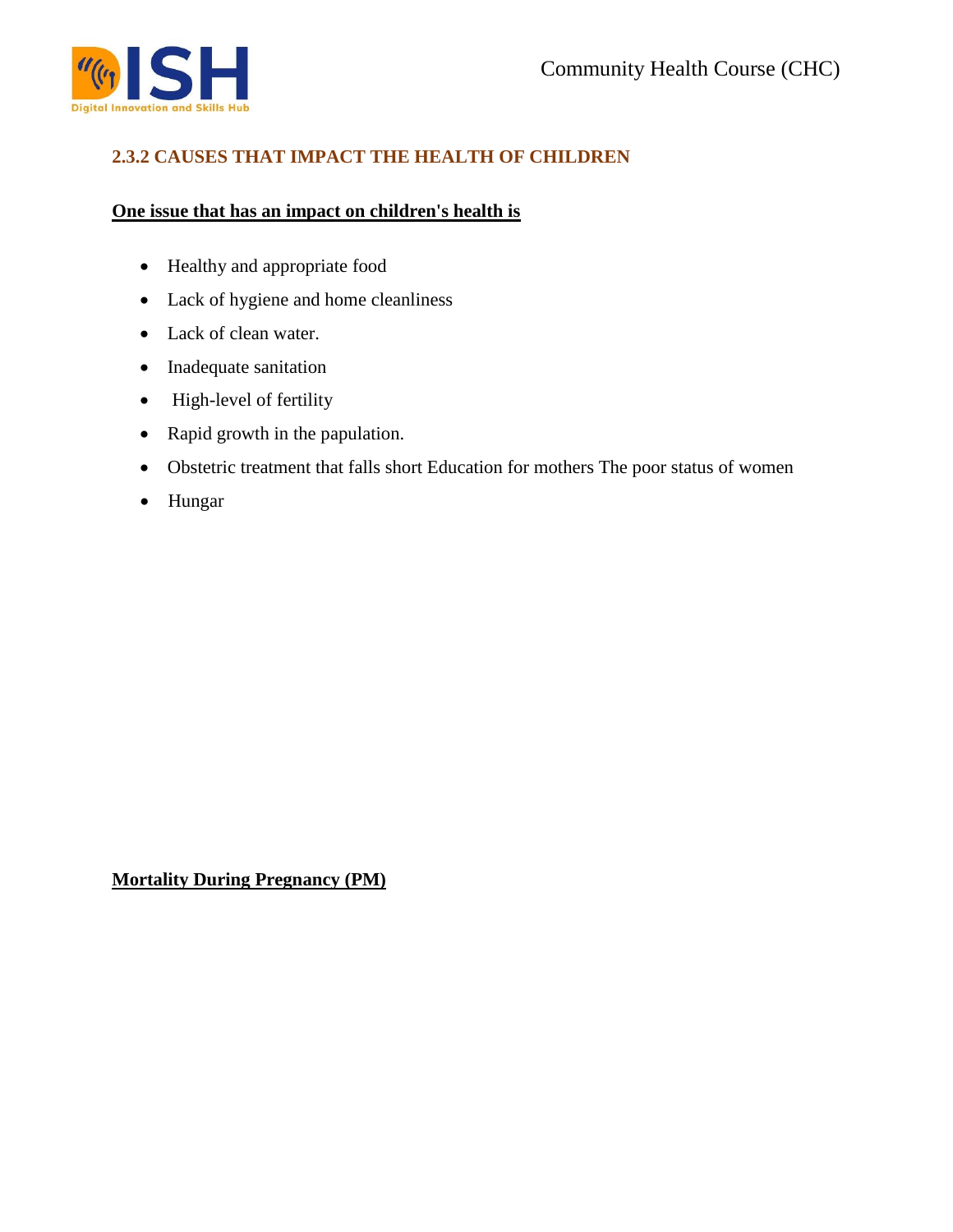

It is defined as the frequency of stillbirths (fetal deaths after the seventh day of gestation) and early neonatal deaths before the seventh day per 1,000 live births by the Centers for Disease Control and Prevention (CDC). Preventable causes kill almost 13 million children under the age of five every year in developing countries; three million of these deaths occur in the first week of birth. As many as 4 million stillbirths or late fetal deaths take happen each year.(Addisse, 2012).

# **Impacts of Perinatal Mortality**

- Low-birth of weight
- Cord prolapses
- Lack of oxygiine Asphyxia
- Trouma during birth.
- Infection.
- Tetanus for Neonatal
- Labour with complication like prolong or obstructed.
- Poor management of labor
- Anoxia
- Age of the mother.
- Anamia
- Maternal health problems like, renal problem, diabetes, hypertensive disorders
- Maternal syspis
- Multiple Parity
- Trouma uterus
- ANC services.
- Maternal educational level.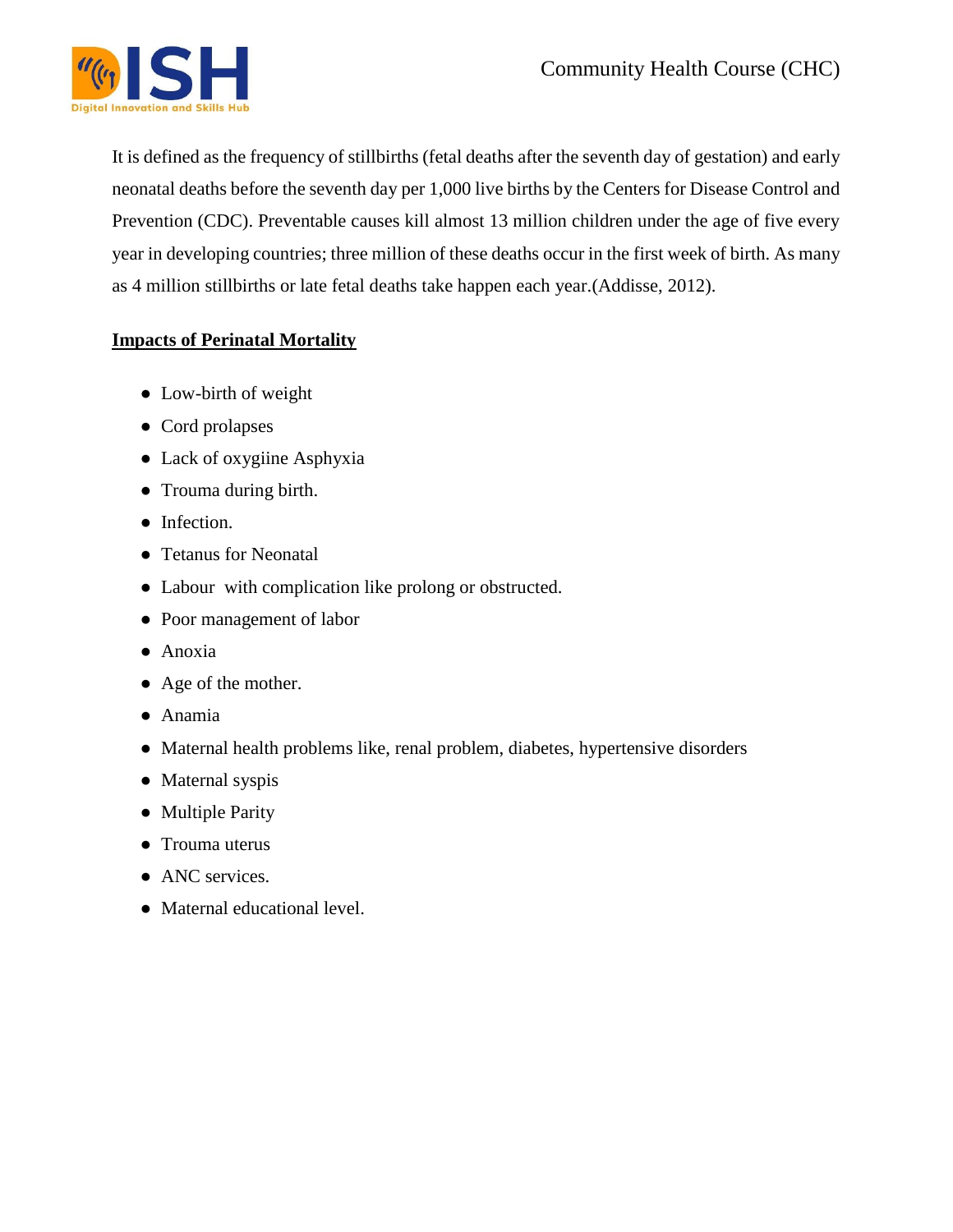

# **Low-Birth Weight**

PNM is more likely to occur in children whose mothers were underweight at delivery. To put it another way, babies born to mothers who are underweight have a perinatal mortality rate five to thirty times higher than those born to mothers who are overweight.

# **Reasons of low-birth:**

- Weight of pregnant before the birth.
- Lack of weight gain in pregnancy.
- Anaemia.
- Infection reproductive ganitals.
- Infection in pregnancy.
- Antepartum haemorrhage.
- Eclampsia.
- Maternal death

# **Childhood Problems (Selected)**

In industrialized nations, fatalities of children under five account for a negligible fraction of overall deaths. But the mortality of young infants is still a major problem in many underdeveloped nations.

The disparity in infant mortality rates between developed and developing nations demonstrates that most CHM causes are avoidable.

# **Diarrheal Diseases**

The term "diarrhoea" refers to passing three and more loose of watery stools in 24 hours. Diarrhea that last longer than 14 days is referred to as constant diarrhoea.

Poor countries are particularly vulnerable to the devastation caused by diarrheal diseases, which impact a huge proportion of the population. Diarrheal infections kill more children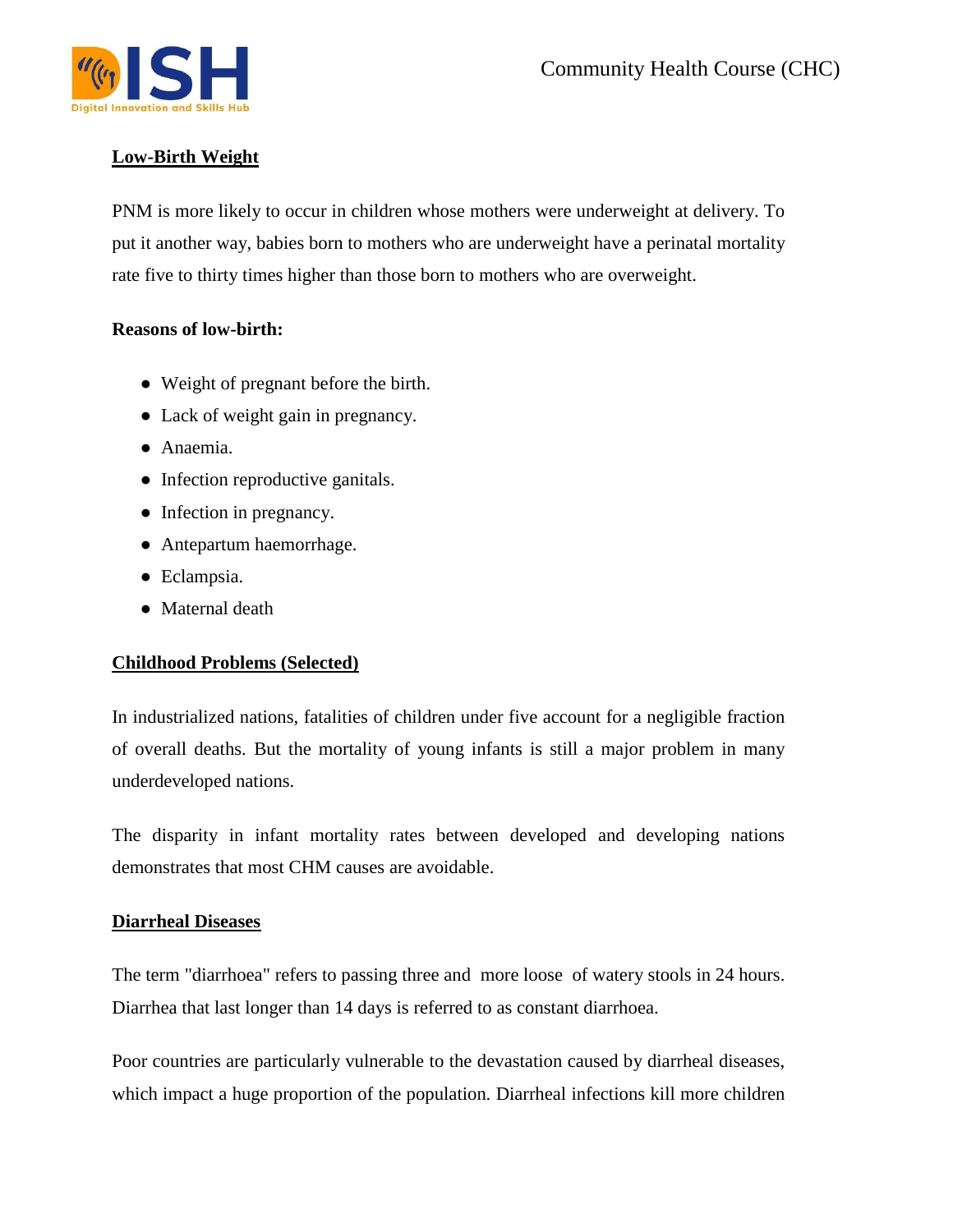

under the age of five than any other single cause in almost every developing nation. In many countries, the leading cause of death.

Children who survive diarrhea, in addition to the risk of death, are also more likely to suffer from malnutrition.(Addisse, 2012).

# **Causes to Prevention Diarrhea**

- a. Adequate hydration during and following diarrhoea
- b. Breast milk, diluted formula, and conventional meals are provided to infants and youngsters.
- c. To demonstrate how to make and administer homemade fluids and to urge parents to do so.
- d. Advocacy for Breastfeeding because of its immunological benefits and the risk of exposure to hazardous chemicals.
- e. Enhancement of weaning methods
- f. Access to safe drinking tap water (though not completely secure or available)
- g. Appropriate food storage and sanitation of feeding utensils
- h. Proper sanitation in and around the house, especially crawling areas and playgrounds for children\
- i. Personal hygiene includes moms' practice of washing their hands after using the restroom.
- j. Immunization against diseases such as measles
- k. In order to encourage moms, health workers, and community leaders to adopt healthy lifestyles, health education initiatives depend on an understanding of cultural norms and traditions.

# **Malaria**

Although malaria may affect people of all ages, pregnant women and children under the age of five are particularly vulnerable.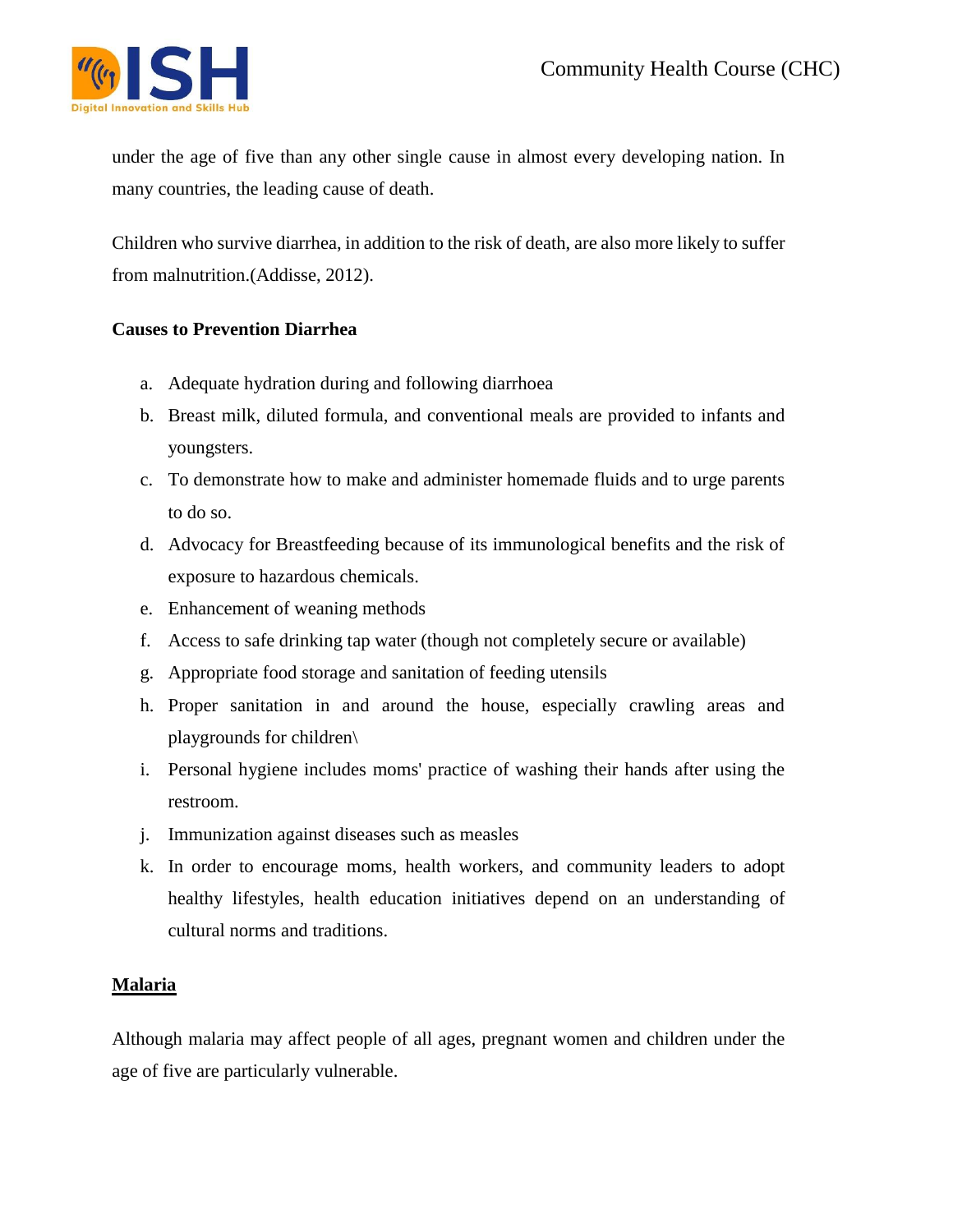

Certain sorts of therapy are required to decrease the impact of malaria on these high-risk individuals. In order to avoid the danger of a miscarriage or low birth weight, pregnant women should get preventive therapy with chloroquine. The "presumptive" treatment of young children in areas where malaria is prevalent is recommended, which is to treat all young children with drugs when it appears that the fever is due to malaria and that the child will respond to treatment with chloroquine (or other appropriate medications in the case of chloroquine-resistant areas)(Addisse, 2012).

# **Vitamin A Deficiency**

Vitamin A insufficiency, on the other hand, has a broader influence than the visual symptoms. Xerophthalmia and low vitamin A levels have been associated to an heightened risk of death and morbidity related to respiratory and gastrointestinal disorders.

Xerophthalmia is a vitamin A deficiency-related eye condition that is the leading cause of blindness in developing countries.

# **Procedures to prevent vitamin A deficiency are usually grouped into the following:**

- The creation and storage of vitamin A-rich foods, as well as an increase in food intake, are two ways to modify the diet.
- Breastfeeding must be protected and promoted.
- Foods may be enriched and augmented.
- Public health measures, such as those concentrating on primary health care components, are also included in this section.
- $\bullet$

# **Breastfeeding's role in avoiding a deficit in vitamin A**

The advancement and protection of the human condition Vitamin A deficiency may be prevented by breastfeeding.